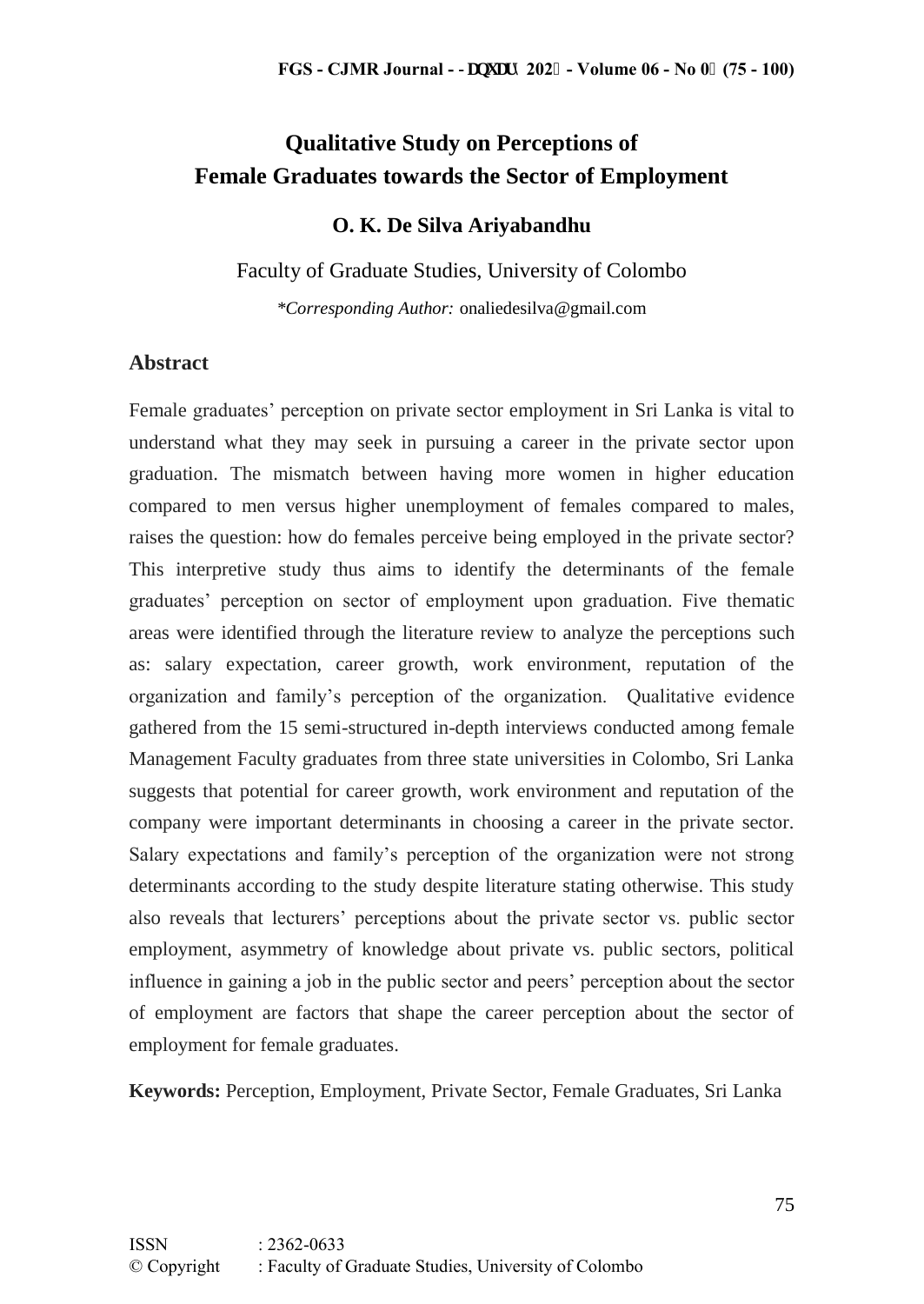#### **Introduction**

Sri Lanka is a South Asian middle-income country, with majority of its total population 51.59% comprising of females (Department of Census and Statistics, 2012). Despite females making majority of the population, it does not reflect in the country's economically active population. While the economically active population encompasses 35.4% females, the majority 64.6% comprises of males. On the contrary, 73.7% of the economically inactive population includes females and 26.3% males. The unemployment rate of females with the education level of G.C.E. A/L and above in 2019 was 11.9%, compared to 5% for males (Department of Census and Statistics, 2020). Despite this high rate of unemployment among females, Sri Lankan state university enrollments in 2013/2014 recorded 62.27% females in its total population. Therefore, it is evident that although females in Sri Lanka extensively engage in education, they do not actively take part in the economy. Females show a greater tendency not to be employed at all or withdraw from employment despite pursuing university education (Secretariat for Senior Ministers, 2011). Research also shows many socio-cultural factors that women consider before seeking employment. For example, the need to balance work and life by refraining working for lengthy hours to take care of household chores, perception of being employed by husband or parents and gender stereotyping of jobs have played a crucial role in determining how females perceive their careers both in the past and the present (United Nations Development Program, 2014).

This study gives special reference to the private sector because, majority of Sri Lankans work in the private sector. Of the 8,180,693 employed population in Sri Lanka, the majority 4,738,244, that is 57.9% are employed as employees. 43% of the employees are employed in the private sector (Department of Census and Statistics, 2020). Therefore, private sector entities in Sri Lanka find human resource management as an essential and integral part of their work to manage employees to maximize efficiency and productivity at the work place. As part of effective human resource management, private sector entities pay much attention to the employee recruitment processes. Therefore, this research analyzes factors that may influence female graduates' perception of entering the private sector employment in Sri Lanka.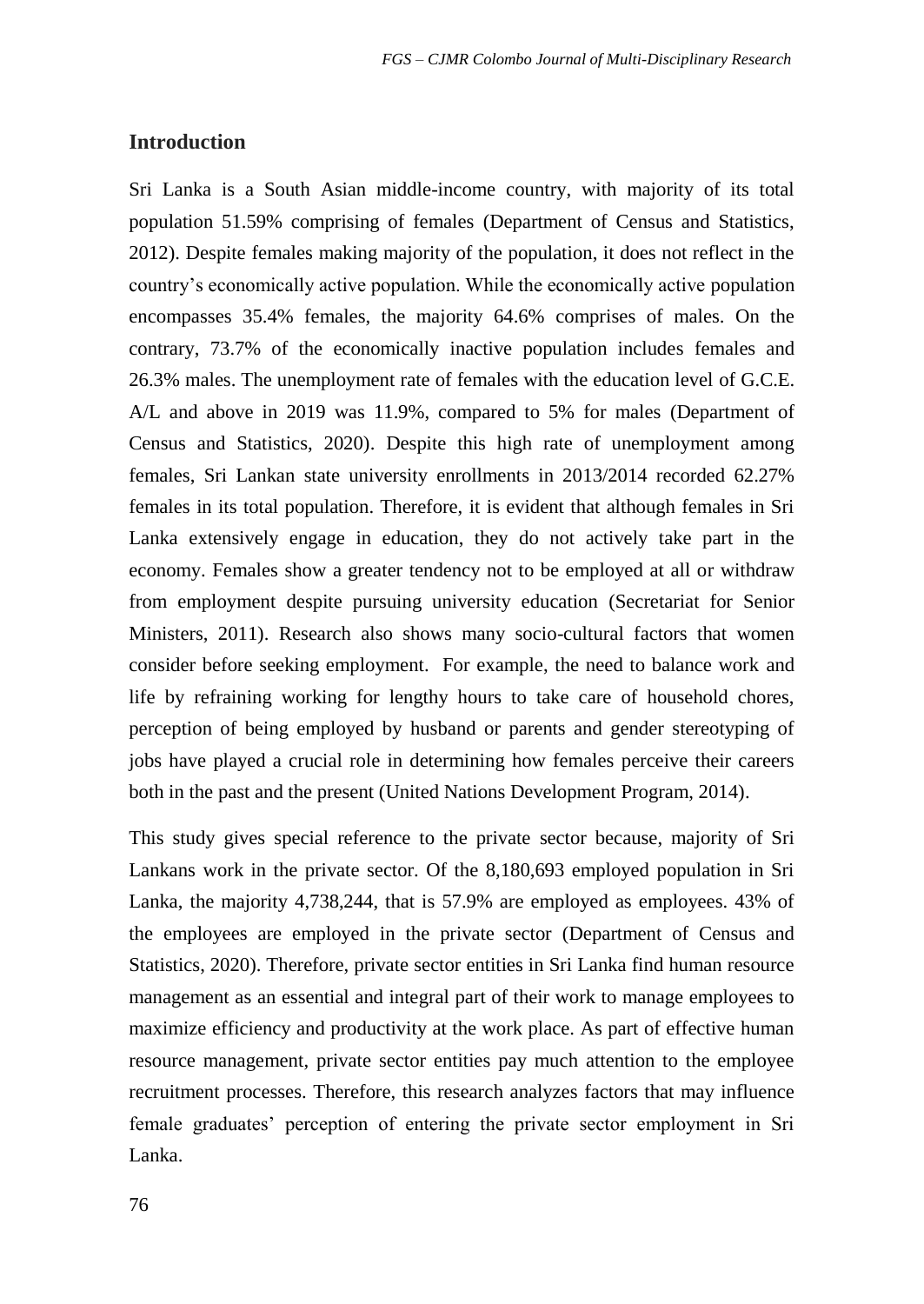Studying the job seeking behavior of female graduates is an area of study that has an elevating importance in Sri Lanka, due to the large female population and low female employment rates that has prevailed over decades. Therefore, gathering evidence to determine how and why female graduates may or may not seek employment in the private sector would support when formulating corporate strategic plans, government policies and multidisciplinary procedures to attract more educated women to enter the private sector job market in Sri Lanka.

Previous studies suggest that, the issue of unemployment among university graduates has been significantly evident among management graduates due to the large number of students graduating from faculties of management each year. Studies also state that job opportunities in the private sector have been expanding and increasing for students graduating from the field of management (Ariyawansa, 2008). Therefore, with the prevailing mismatch between demand and supply of management graduates, this study will provide a foundation to research further on how graduates; particularly female graduates, may perceive their career prospects in the private sector in Sri Lanka.

The dilemma of having more females educated in the national universities and yet producing less employed females, is an under-researched issue in Sri Lanka, particularly with reference to graduates pursuing a career in the private sector. Therefore, undertaking research to identify reasons for female graduates to prefer private sector employment is vital to understand in order to further analyze Sri Lanka's labour force dynamics of the present and forecast the future. Hence, this research focuses primarily on understanding how female graduates may perceive a career in the private sector and factors that may influence female graduates to seek jobs in Sri Lanka's private sector. It thus allows understanding and analyzing reasons why female graduates may prefer entering the private sector labour force in the country. The research aims at answering the following question: What determines female graduates' decision to work in the private sector?

This research aims at identifying reasons why university educated females may or may not enter the private sector job market upon completion of their degree.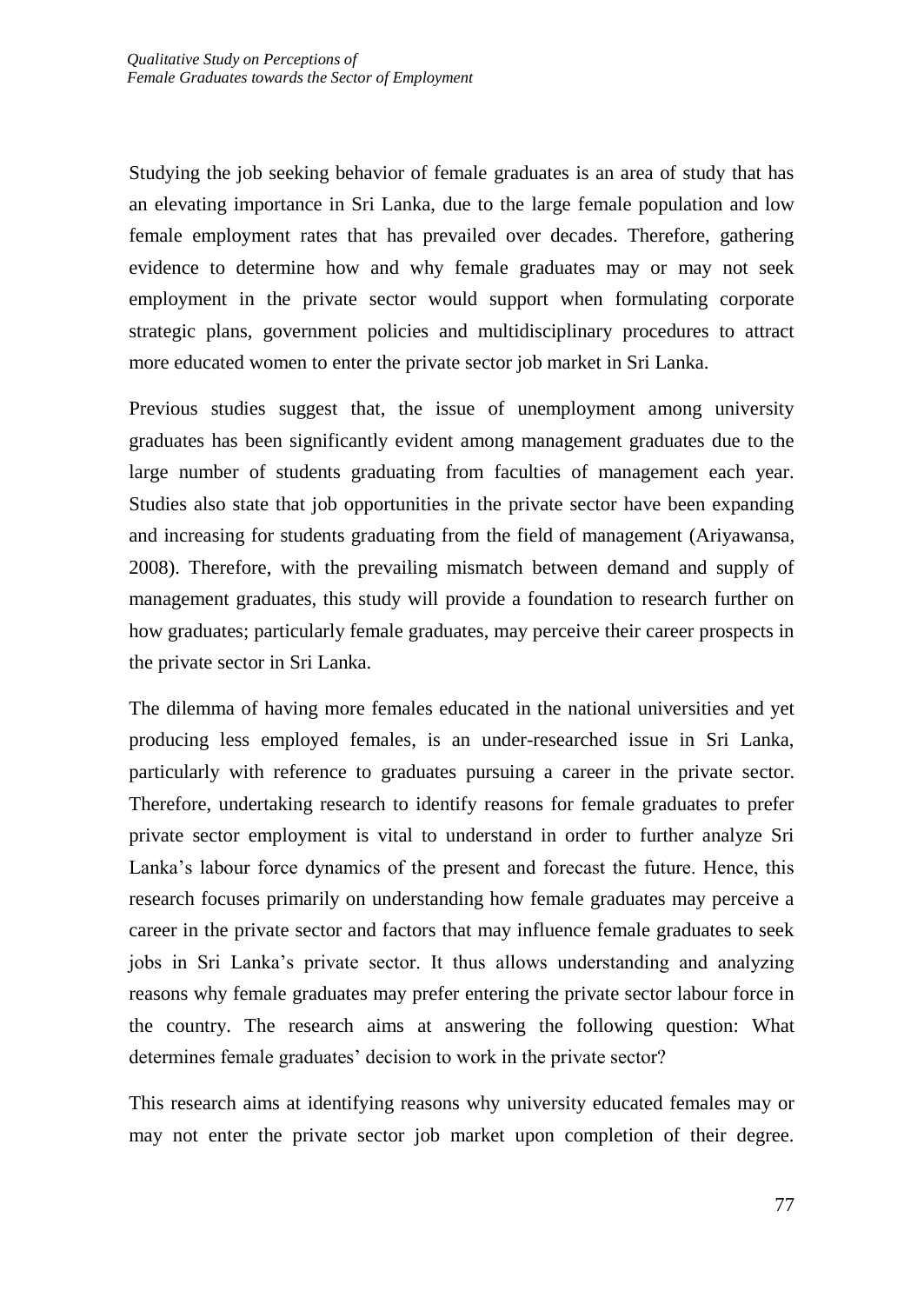Therefore, the primary objective of this research is to understand how university educated females may perceive the private sector when seeking for jobs as prospective employees. The primary objective will be fulfilled by collecting evidence under a defined scope of five thematic areas defined with reference to empirical evidence gathered from previous studies. The five areas are; salary expectation, career growth, work environment, reputation of the organization and family's perception of the organization.

#### **Literature Review**

This research was constructed as an interpretive study following the theory of emotionalism. Emotionalism refers to a study of the inner reality of humans (Bryman & Bell, 2011) allowing to capture the diverse opinions and perceptions of female graduates in this study. The interpretive study was chosen because it enables to capture subjective and qualitative evidence of the graduate's perceptions of their prospective employment. Since generalization is not the motive of this research, emotionalism allows an explanation of subjective factors that may influence the job seeking behavior of female graduates through their perceptions of the private sector.

Salary is a vital part of the employment decision because it fulfills the employees' basic needs and wants (Highhouse et al., 2003). It's been identified that the intention of some females to work in particular industries related to their salary expectations (Schweitzer et al., 2014). Studies also reveal that competitive pay structures attract young employees to a work place (Jain & Bhatt, 2015). However, other studies also reveal that first time job seekers would not consider salary expectations as a main factor when seeking for employment, but pay greater attention on the prospects of career growth instead (Gokuladas, 2010). Futhermore, it is important to note that females in some countries experience a large gender pay gap that may also impact salary expectations of the new job seeking female graduates. In 2019, the mean monthly earnings of a male in Sri Lanka was recorded at Rs. 44,471 per month while female monthly earnings were recorded at Rs. 34,124 per month (Department of Census and Statistics, 2019). Therefore, inequalities in earnings have been a major challenge for females employed (Mandel & Semyonov, 2005; Robson & Wallance, 2001). Furthermore, first time job seeking graduates are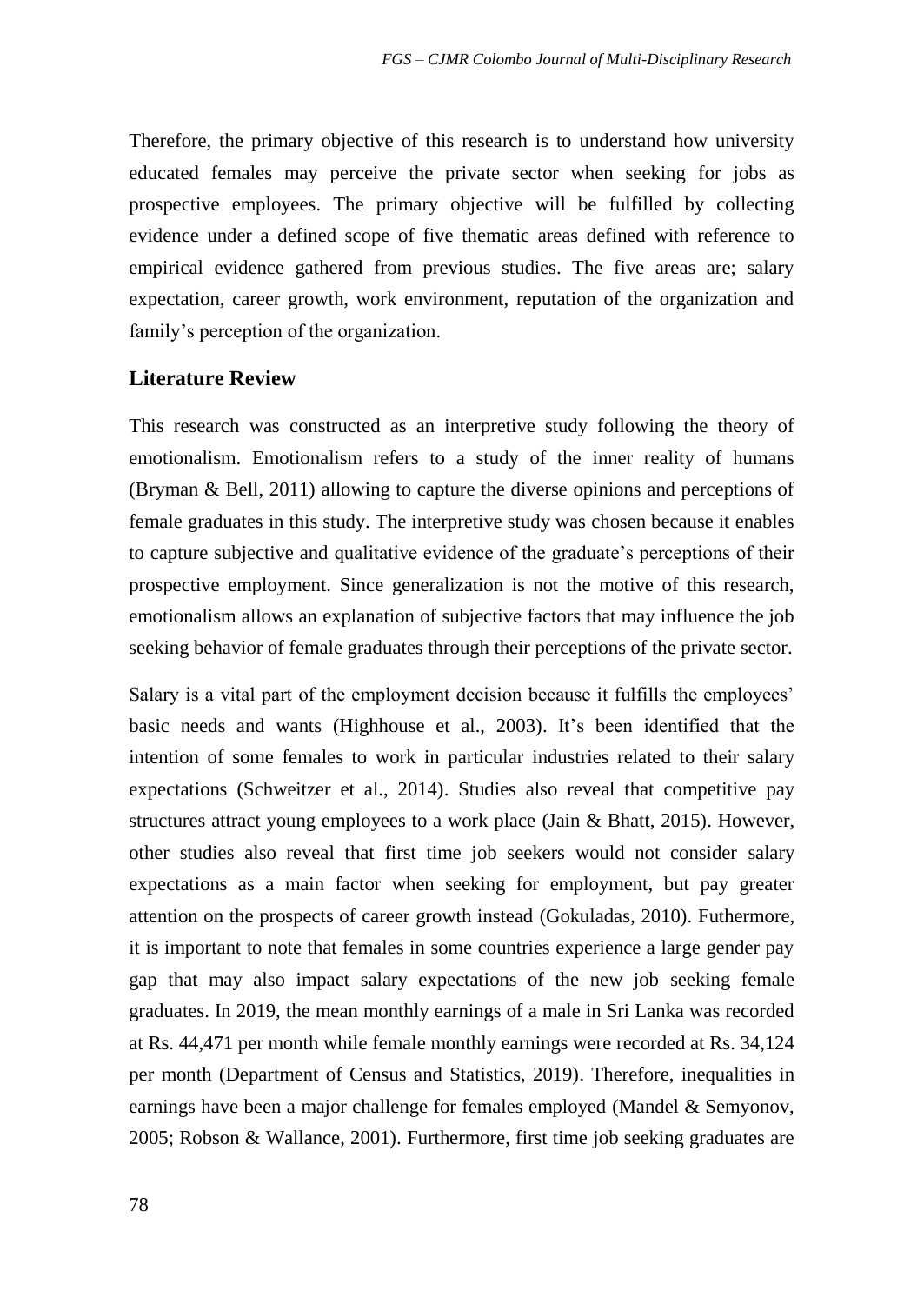often criticized to be overly ambitious with high job expectations, thus often find themselves frustrated and giving up seeking jobs when they find themselves getting turned down a few times (McKeown & Lindorff, 2011). Hence, salary expectation of the job seeker is the first factor scrutinized in this research.

Scope for career advancement, opportunities for training and development, good work colleagues, good superiors and a decent initial salary are some crucial factors considered by university educated youth when deciding on a job (Ng & Burke, 2006). However, risk adverse individuals considered working in a challenging environment to be stressful and tiresome. Therefore, preferred employment in the public sector over the private sector due to the ease of managing work and nondemanding nature of the public sector (Christofides & Pashardes, 2002). Furthermore, discrimination against women in giving promotions and opportunities for career growth (Ali, 2013) is a crucial factor that job seeking women pay attention to. A prospect for career growth is thus the second factor scrutinized in this research.

Research evidence reveal that work places with flexible work hours, learning opportunities, and empowering work conditions play an important role in determining a work place for a new job seeker (Jain & Bhatt, 2015). A study done on the job search behavior of Business students in Canada, found that the behavior of female students varied depending on their program of study and Grade Point Average, yet in general students stated, having good work colleagues, good superiors and challenging work are deciding work environment factors when choosing a job (Ng  $&$  Burke, 2006). It is further identified that individuals with risk averse behavior; where they would consider challenging work environments to be stressful and tiresome, would prefer employment in the public sector, thus be less inclined to seek employment in the private sector (Christofides & Pashardes, 2002). Therefore, the third factor considered in this research is the work environment.

With the high value placed on social media by millennials, it is found that social media policies of companies make a significant impact on the job seeking behavior of millennials. They would perceive the person-organization fit to be weak if a company adopts a limiting social media policy which restricts employees from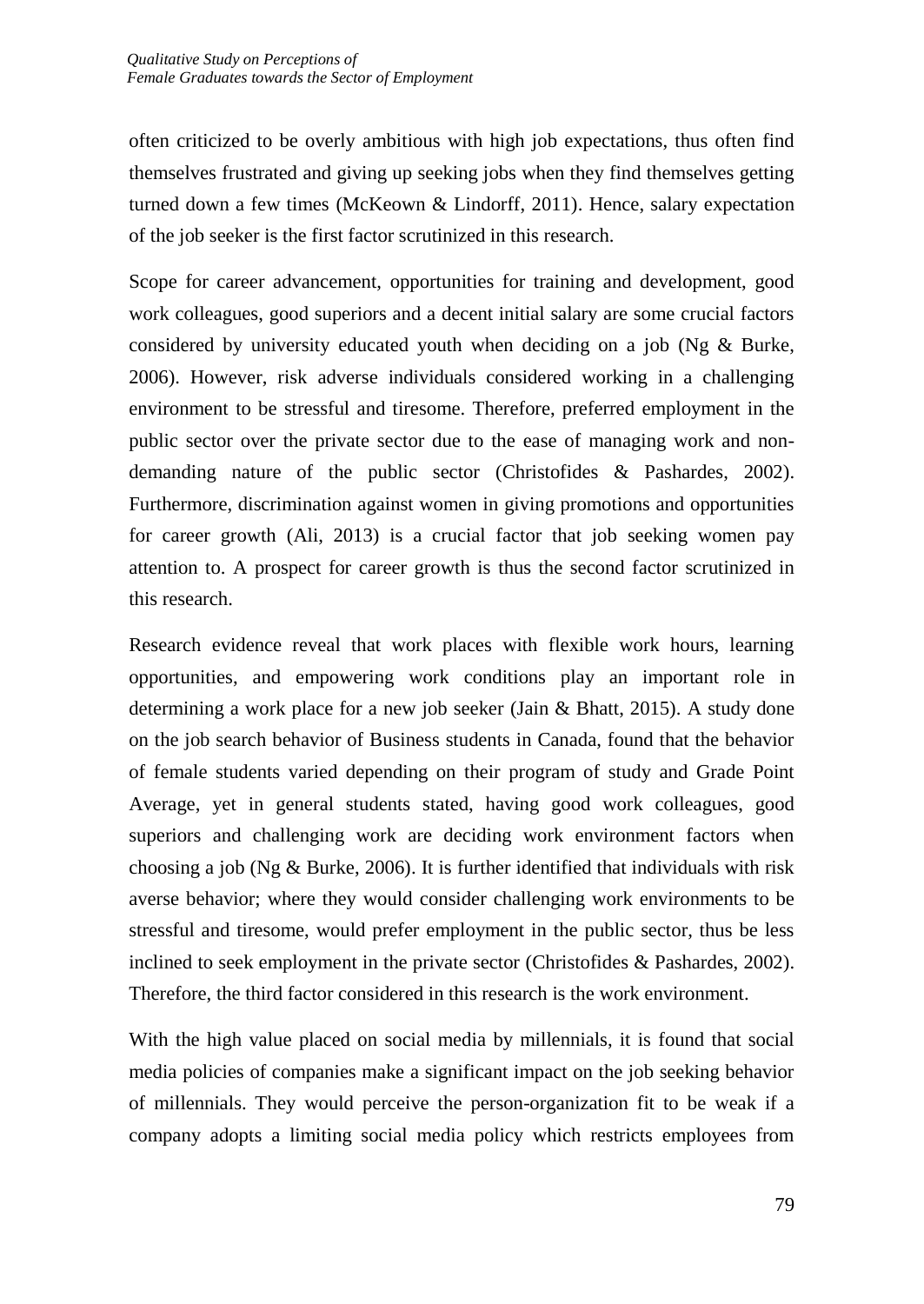engaging in social media, compared to a company which supports the use of social media. Therefore, career perception of millennials can be impacted by the practice and perception of social media by a company due to the extensive use of social media by present day job seekers (Cho et al., 2013). Another factor impacting job seeking behavior is the employer branding of the organization. Hence, there will be more individuals seeking jobs at companies with positive employer branding of the organization (Gomes & Neves, 2010). Reputation of a company increases with the corporate social responsibility initiatives it engages with. Hence, companies with high levels of corporate social performance are found to be more competitive in attracting prospective employees (Turban & Greening, 1997). Company's reputation is another factor that will be researched in this study.

Many studies reveal that males and females show differences in how they perceive their careers. Some studies found that female college students preferred interpersonal work goals over high paying status work goals which were preferred by men (Morgan et al., 2001). Other studies also suggest differences in terms of career goals, inter personal relationships, values such as women preferring quality over quantity and even decision of becoming a parent may vary among men and women who embarked on a professional career (Jagsi et al., 2011). Number of children, husband's income, husband's education level and education of father are some factors that determined a female's perception of having a career in Pakistan (Chaudhry & Jabeen, 2010). Therefore, women in many parts of the world have shown reluctance and hesitance to join the workforce, despite of their education attainment due to the family's perception of the job market. Adding on, men have been able to progressively enter the private sector work force where as women have been finding it difficult to adjust and adapt to the new private sector job market as they may exit the job market earlier than men, due to reasons such as starting a family (Ibrahim, 2013).

The generation gap in preferring employment in the public sector versus private sector is another crucial factor that influences family's perception of being employed. Sri Lanka's public sector was the largest employer till year 1989. However, with the pro-private sector liberalization policies, enacted by the new governing party, enabled the private sector to expand in its size and proportion of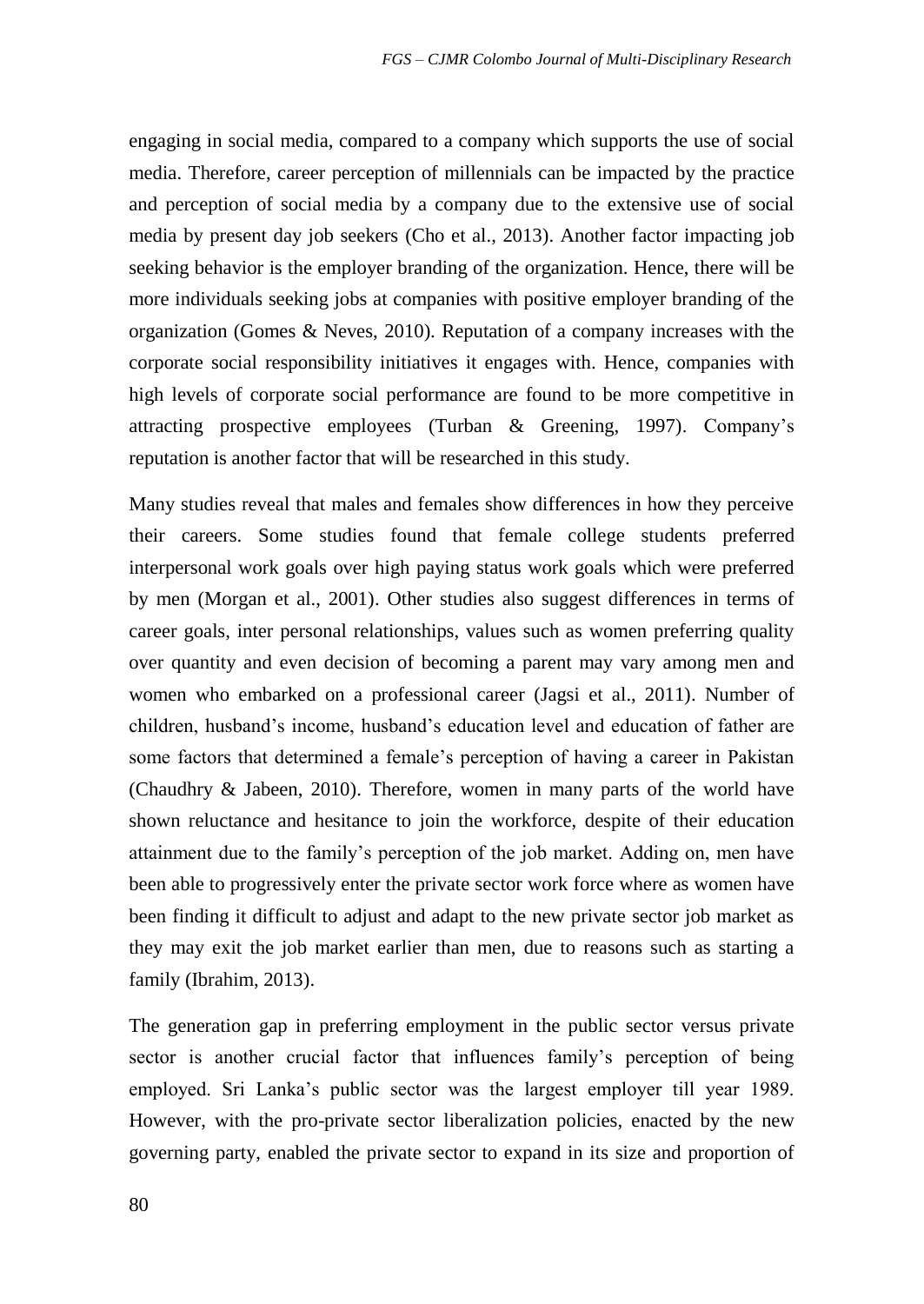employment. In 1977, 32 percent of the total employed population was employed in the government sector while only 21 percent were employed in the private sector. By 2007, Sri Lanka's private sector became the largest employer holding 42.7 percent of the total employed population in its work force, compared to 13.8 percent in the public sector (Little & Hettige, 2016). Hence, understanding the history of Sri Lanka's public and private sector employment allows to understand factors which may influence university educated female graduates to seek jobs in their preferred sector. It would also enable to understand the possibility of parents being biased towards public sector employment. Therefore, the final factor that will be researched in this study is the family's perception of having a career.

## **Methodology**

This interpretive study is constructed to capture diverse opinions and perceptions of female graduates in Sri Lanka. Therefore, the qualitative approach and interpretive paradigm used in this research will enable conducting focused and in-depth interviews as an effort to understand the perceptions of female graduates about a prospective career in the private sector.

This research used in-depth qualitative interviews using a semi-structured questionnaire. A semi-structured questionnaire was used to ensure flexibility in the process of gathering evidence, so that follow up questions could be asked to ensure that interviewees were given enough opportunity to express their opinions in a free and fair manner, respecting the interpretive nature of the research. Semi structured qualitative interviews allow a flexibility for both interviewer and interviewee during the interview (Bryman & Bell, 2011). Furthermore, qualitative interviewing allowed explaining the reasoning behind each of the defined thematic areas. Thus, in-depth and descriptive analysis of multiple variables was possible through this methodology, capturing the subjectivity of opinions expressed by the interviewees.

The sample of 15 graduates was chosen across three national universities concentrated in the Western province of Sri Lanka. National universities were selected to maintain uniformity in the tertiary education system in which they obtain their undergraduate qualification. Western province was selected to minimize travel time to conduct the interviews. Faulty of Management was chosen because this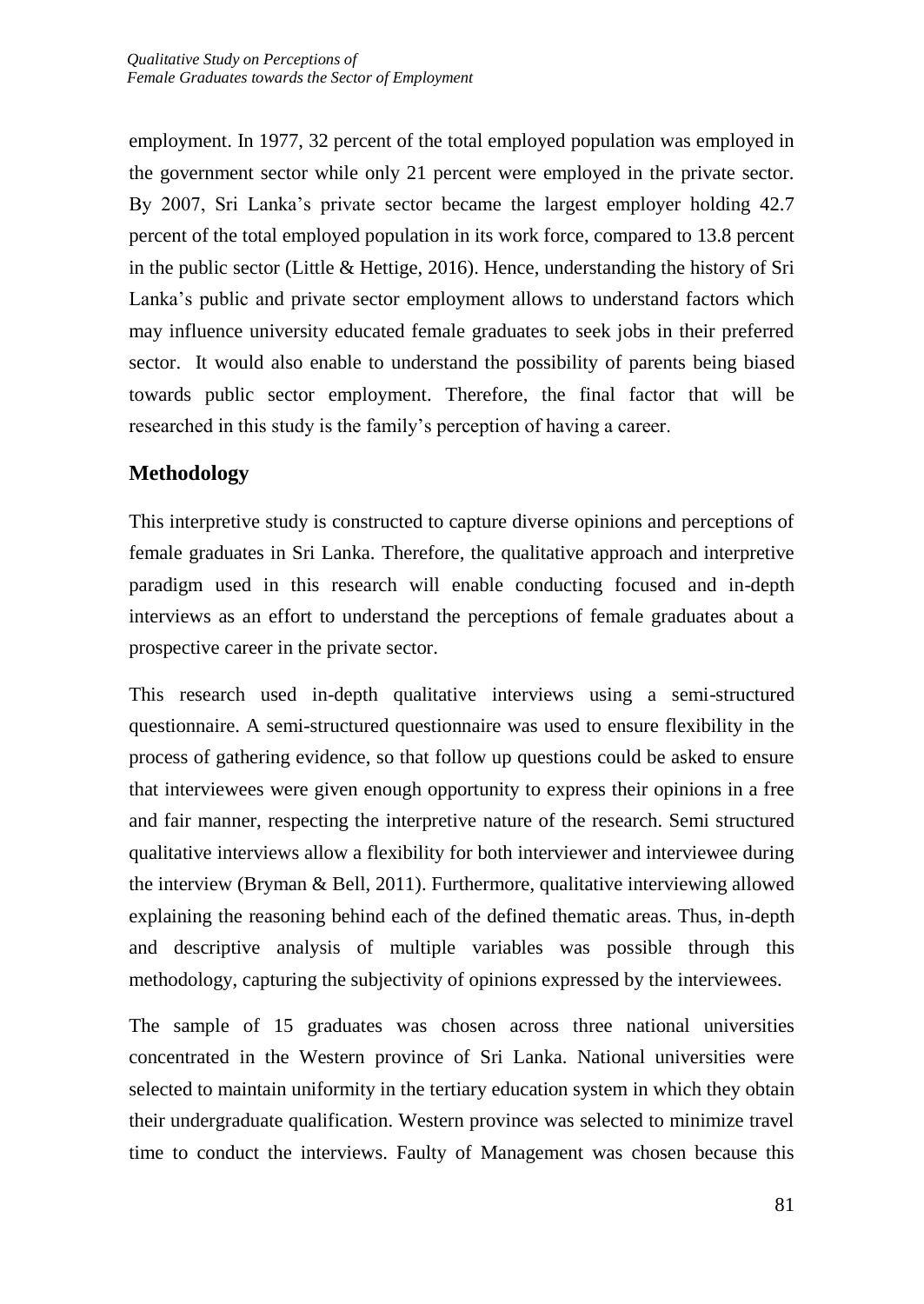research gives special reference to the private sector. Hence, these job seeking graduates from the field of management were considered as likely candidates to seek employment in the private sector. Furthermore, the time factor was taken into consideration when determining the sample, to ensure the research is comprehensive and completed on time.

## **Findings and Conclusion**

Findings of this research are presented through five defined thematic areas chosen through the literature review, together with other factors identified through the evidence gathered during the study.

Salary expectation - The study focused on two main aspects of salary expectation of female graduates in Sri Lanka: importance of the first salary meeting the expected rate and the importance of salary progression. Meeting the salary expectation of new graduates showed diverse levels of importance when seeking a job. Previous studies suggest that salary played a vital role in motivating new graduates to improve their work performance. In fact, previous research also suggests that salary was considered as a symbol of career status (McLean et al., 1996).However, such perception of career status through the salary was not evident in this study. Salary was not considered as a symbol of status but a necessity.

*"Salary is important because it is a basic need. But it is just one part of the decision" –* Participant 1.

The study also reveals that new graduates do not perceive themselves to be in a position to demand for a high salary. Their lack of work experience has a greater impact than the level of education when seeking employment for the first time. Hence, the ability of demanding a high salary is far less for a first-time job seeker.

*"Private sector expects us to have prior work experience. They base their salaries on our previous experience. At this stage, I don't consider salary as a priority, at this stage I consider experience and exposure more valuable than the salary"*- Participant 12.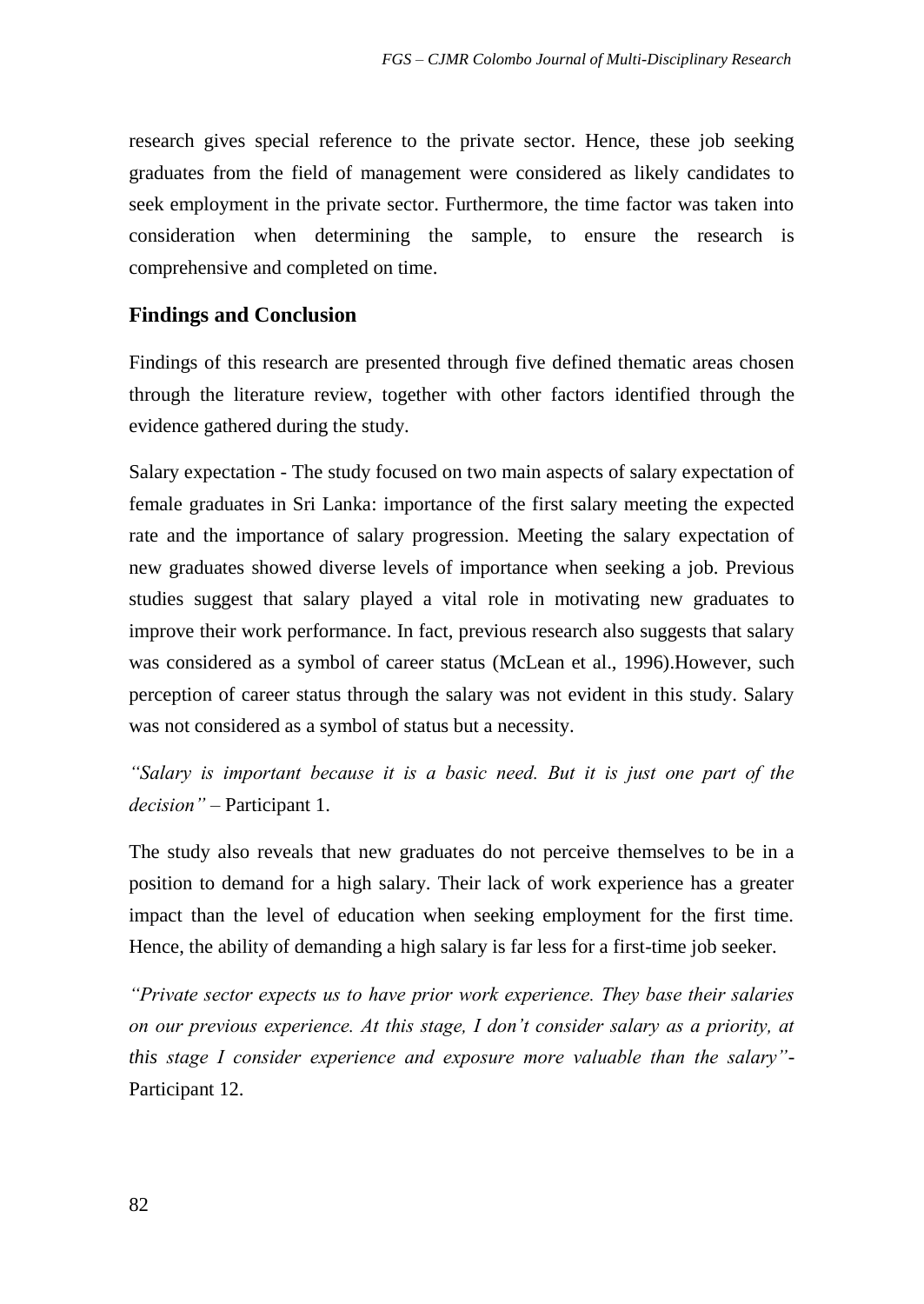Another important finding in this research is, although the graduates understand they are not in a position to demand for a high salary, they still expect the private sector to offer them a good salary progression with periodic salary increments. They perceived salary progression to be something they deserve due to the academic and professional qualifications they possess.

*"I would look at the salary progression. I will look at how they perceive my qualifications and what the recognition they give for my academic qualifications and other professional qualifications"* - Participant 8

Although evidence does not suggest that graduates in Sri Lanka consider salary as symbol of prestige, evidence suggests that graduates believe salary should be a reward for their academic achievements. Graduates do expect employers to take their academic and professional qualifications into consideration when determining the salary of a new entrant. Furthermore, salary increments and career progression upon good work performance were expected by the graduates.

*"The salary must be a reward to the time I spent in the university and the knowledge I gain"* - Participant 9.

*"I think the private sector is better able to satisfy my salary expectations. One main reason to choose a job in the private sector is the salary progression. It's my biggest motivational factor"* - Participant 2

Another important finding is that graduates perceive a higher salary to be associated with high standard and expectation of work performance or the job role given. Hence, they do not solely base their career decisions on the salary they may initially earn.

*"I definitely look at the salary. But it depends on the organization within the private sector. The salary will depend on the job role I am given to perform. International organizations will offer higher salaries but the job role I will have to perform will also be of higher standards"* - Participant 4

We could deduce that salary is not the sole factor that independently determines the career decisions made by new graduates. They do perceive the private sector to have better ability in matching their salary expectations in the long run. In the short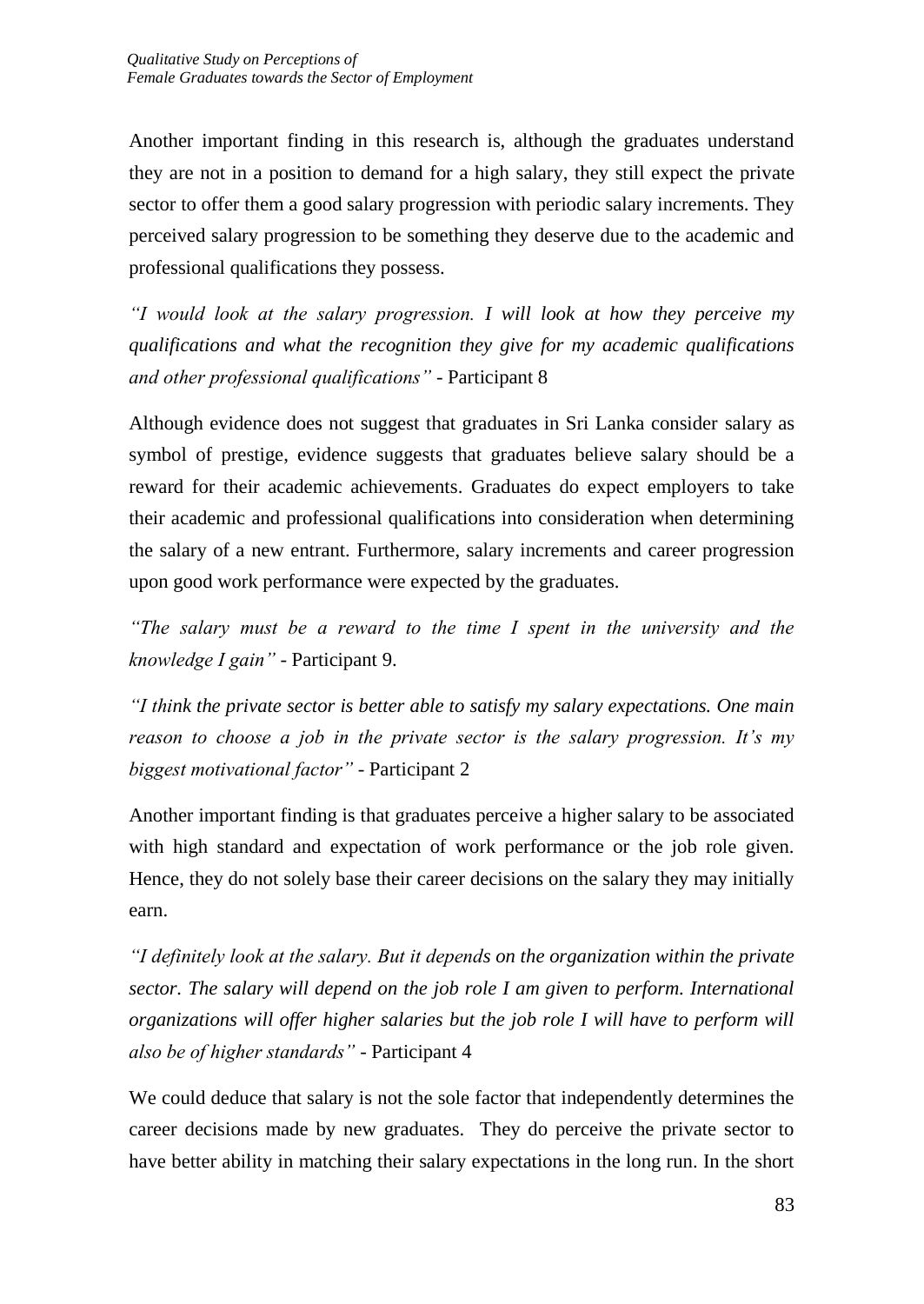run, they believe their lack of experience overrides their ability to demand for the salary they expect.

*"I think the private sector can match my salary expectations. Salary is a critical factor but salary is not the only factor I will look into. I would mainly consider the job role, after that I will look into the salary and working hours and other facts"* - Participant 5

The literature review reveals that previous studies have found job-seeking graduates to be overly ambitious about their salary expectation (McKeown & Lindorff, 2011). However, this study did not reveal such overly ambitious salary expectations by female graduates in Sri Lanka. In fact, they were fully aware of their lack of experience, thus lack of bargaining power for a higher salary. Finally, it is important to note that, graduates do acknowledge that their career perceptions may change over time. They believe their perception about the sector of employment may change with experience and maturity.

*"At the moment I focus more and give priority to the salary which the private sector offers, more than the job security. If you ask the same question in a year or two my answer may be different" -* Participant 2.

Career growth – This study revealed two main aspects of career growth; importance of training and development, and the importance of job security towards deciding which sector to work. Opportunities offered by the organization for career growth plays a vital role in the decision made by new graduates to prefer working in the private sector over the public sector. Private sector is perceived to provide better opportunities for career growth through training and development, whereas the public sector is perceived to provide better job security. Ng and Burke (2006) revealed that career advancement, training and development were deciding factors when making career decisions. Female graduates in Sri Lanka who participated in this study, did find career growth as a crucial and essential factor when making their career decisions.

*"The private sector is better in training new graduates at their first job. So I prefer the private sector"* - Participant 13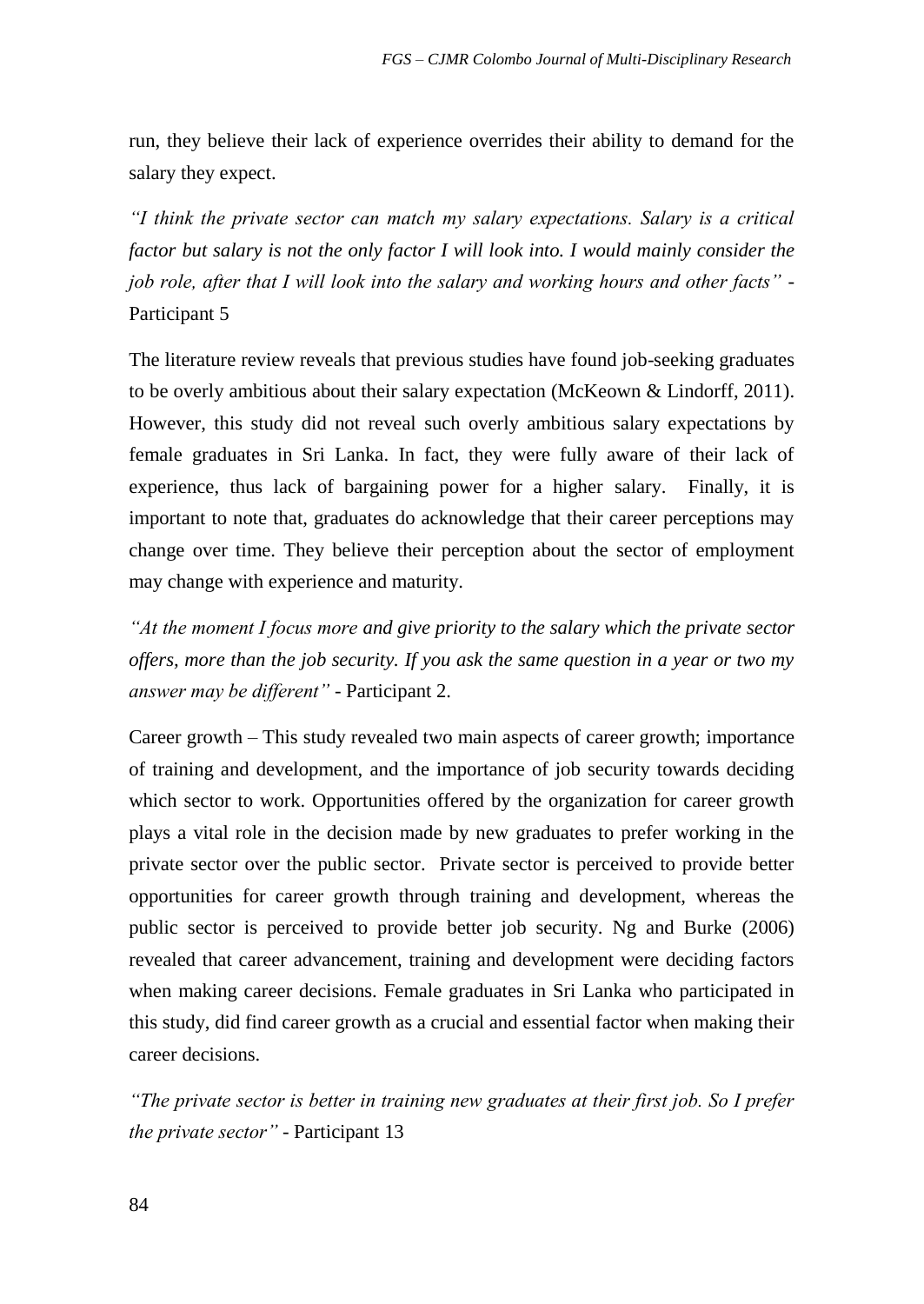Training and development provided by the private sector were perceived as an opportunity for career progression, where young employees are able to learn on the job, get guidance from supervisors and learn about different functions of an organization through formal training programs. First time job seeking graduates found this to be crucial to advance their skills.

*"Training and development for career growth is very important in my opinion, because there is no point in doing the same job for a long period of time"* - Participant 8

*"The support level and the supervisor's guidance (are) so much important. Supervisor is the person you are going to learn the work (from)"* - Participant 7

*"Private sector provides a lot of opportunity for trainings. It also gives on the job training. Therefore, for me, the private sector becomes more attractive to join compared to the public sector. Because I don't know enough about trainings provided by the public sector"* – Participant 2

This statement also reveals the asymmetry of information about training and development opportunities in the private and public sectors. The gap in information will be discussed in the latter part of this chapter. Training and development opportunities were not only important to progress in the organization hierarchy but also to improve soft skills and social skills required in employment. Therefore, training opportunities are considered as opportunities for personal growth.

"*Yes, career growth is very important. But when I say career growth, I don't mean the growth in the hierarchy. I mean growth in the professional knowledge, or soft skills, or social skills"* - Participant 10

Time spent on training and development is also considered as an investment for their personal career prospects beyond the organization they serve. Hence, they might not necessarily remain in the organization that provided them with the training, but move on to a different organization weighing their priorities at the time. This can be a potential deterring factor when recruiting young employees as they may be more prone to change their jobs after acquiring the training provided by the organization.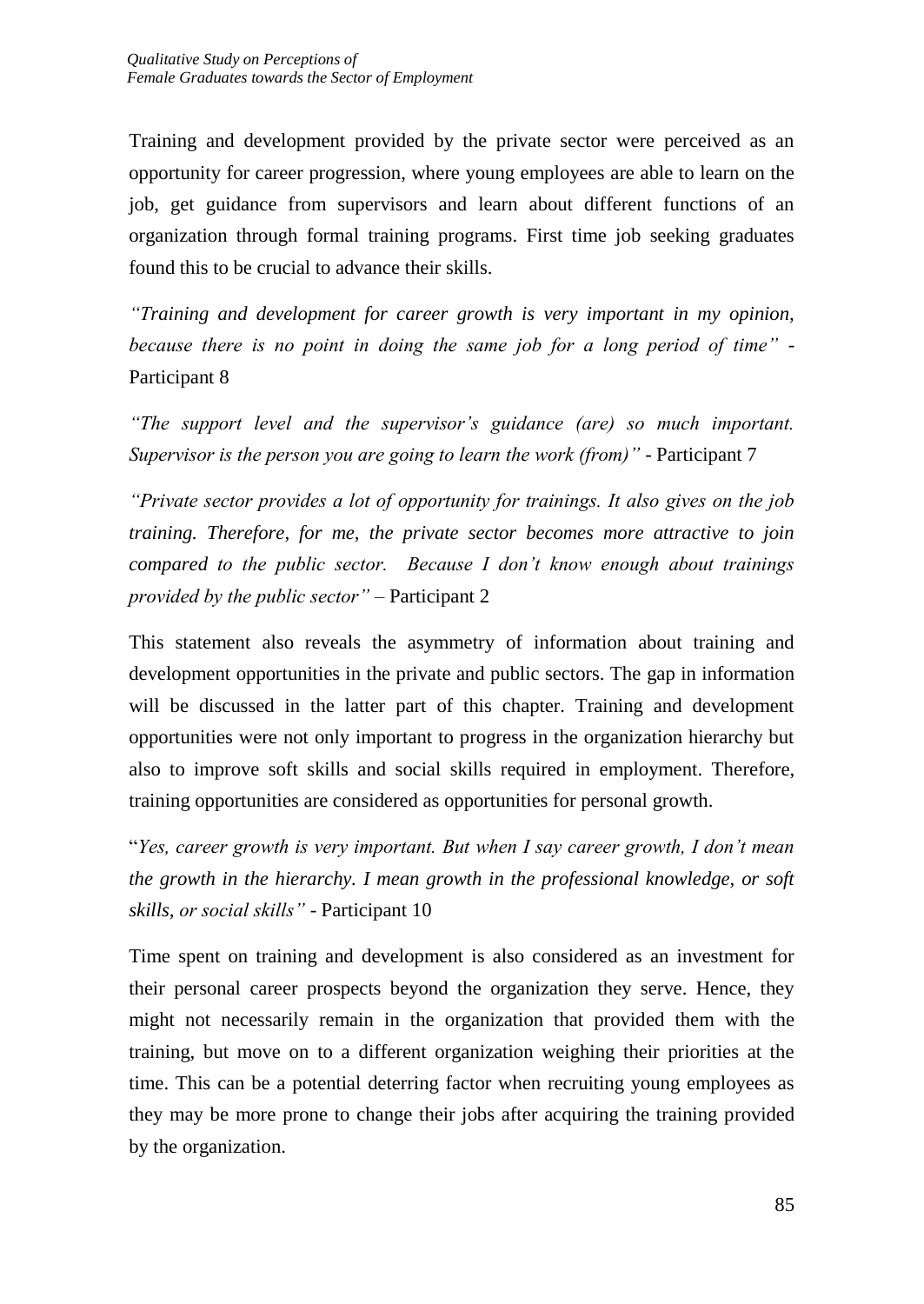*"Comparing private and public, private provides more training. In the beginning I can gain more experience in the private sector through the trainings they provide, and later on with the trainings I can join the public sector" -* Participant 3

The young graduates understood that the public sector will offer greater job security compared to the private sector. Therefore, those who are risk averse and seek greater stability would be less likely to seek employment in the private sector.

*"Job security is utmost important. But compared to the public sector I don't think the private sector offers job security. Because, if the employee doesn't perform well, there is a very high chance of the employee getting kicked out of the company if it is the private sector, but in the public sector the relevant authorities won't be able to do that very easily compared to the private sector, due to the laws and trade unions"* - Participant 9

Studies also reveal that job security in the private sector is determined by a combination of factors. Therefore, it was understood the graduate's work performance in the organization is as important as the overall financial and market performance of the organization in order to ensure job security within the private sector.

*"I think if you are working in an organization which is stable in terms of their financial performance, their sustainability in their particular sector, their organization survival and your skills, your commitment, both are important"* - Participant 7

It was discussed in the literature how young graduates may compare the importance of salary over job security. It is crucial to understand that young graduates, just entering the job market perceive their first job as a stepping-stone to the world of work. Hence their first job is not necessarily their last job.

*"Yes, job security is important, but for me, I will anyway work for a company for a period of 2-3 years, not more than that. I look for more opportunities and will move to another company for experience and knowledge"* - Participant 4.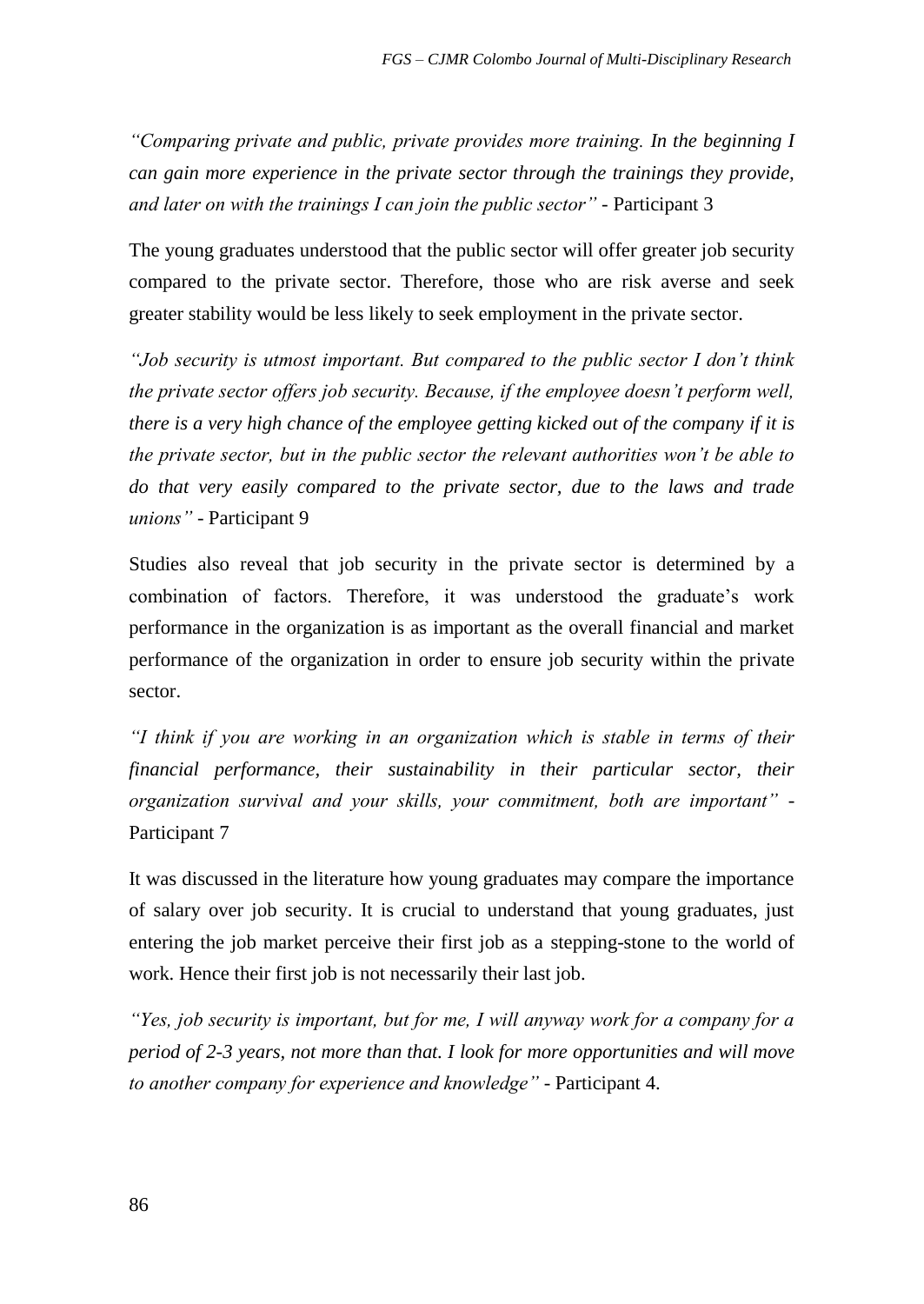Young graduates may not be concerned about job security when entering the job market. This is because they are able to explore different work places over a period of time, until they find a suitable organization to remain for a longer period of time. Therefore, an important finding from this study is the importance of training and development, and job security changes over time as the career progress.

Work environment – The study reveals three main aspects of the work environment; availability of flexible work hours, supervisor-supervisee relationship and professionalism among colleagues at the work place. Availability of flexible work hours were perceived diversely, by the young female graduates. One much perception was, flexible work hours should be allowed as a reward for working long hours during times when employees are expected to work under tight deadlines

*"It's ok to work even late, when there is a deadline, but I expect them also to be flexible when I have done enough work during the deadline, during other times, to do my studies and also be flexible to be okay with working from home. If there are flexible terms, it would be great but I can't expect all the organizations to be like that"* - Participant 7

Another participant revealed that the work environment with flexible work hours would not matter if the employee enjoys the job role given to perform. It is important to note how graduates may not perceive conducive work environment and enjoying the job role to be interdependent, yet find conducive work environment and work efficiency to be positively related to each other. New entrants to the job market could have such perception due to the lack of experience and exposure to employment.

*"I don't really look into the work environment because if the job satisfies your other aspects, work environment won't matter much. Other aspects mean job role or tasks you are going, if you enjoy the work, it won't matter if you have flexible work environment, but if there is a flexible work environment efficiency of the worker might go up"* - Participant 5

As Christofides and Pashardes (2002) found that risk averse individuals may dislike working in stressful work environments hence choose to work in the public sector for convenience. Public sector is perceived as a much easier sector to maintain a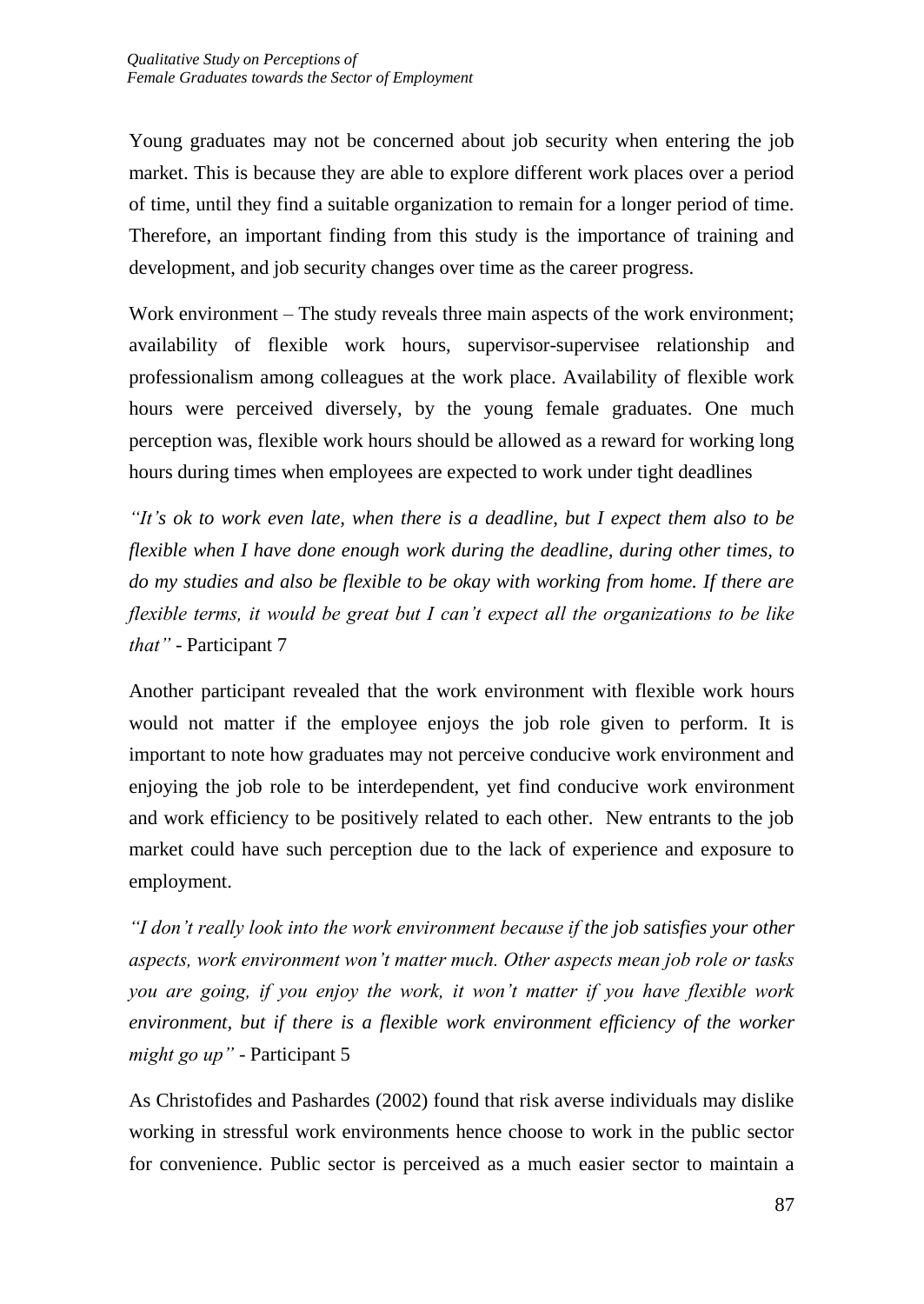good work-life balance. Evidence from this study also reveals that some may perceive the public sector as a comfortable and unchallenging environment to work.

*"Right now, I have time to do a private sector job. But in the future, I won't be able to play the same role. After getting married and having kids, I won't be able to balance the time with work and family, so public sector will be a better option then"* - Participant 3

A flexible work environment can sometimes be perceived as not challenging enough. Therefore, a challenging and demanding work environment can be considered as essential in order to achieve higher career goals and aspirations.

*"Flexibility of work and work hours, is something I don't consider as much. If you really have a goal to achieve, I don't think a person who works from 9-5 or 8-5 would achieve much, because the work you can do during those hours is very less. At this young age, we need to be flexible and work more hours, be serious and responsible when we work"* – Participant 9

Relationship between the supervisor and supervisee is another important aspect of the work environment that was studied through this research. Graduates revealed, since they wouldn't know who their supervisor would be until they join the organization, they must be flexible to adapt to the supervisor accordingly in order to sustain in the organization.

*"You will not know your supervisor until you get to the job. You need to be flexible with how you communicate with supervisor and adjust yourself, if not you can't survive"* – Participant 4

Thus, the authority of a supervisor is fully understood by the young graduates and they were fully aware of how the supervisor could influence the supervisee's rights and benefits within the organization.

*"Even things like getting study leave and all, depends on your supervisor"* – Participant 10

Work relationships such as the relationship with the supervisor, plays a vital role in ensuring the employees happiness at the work place. Good work relationships will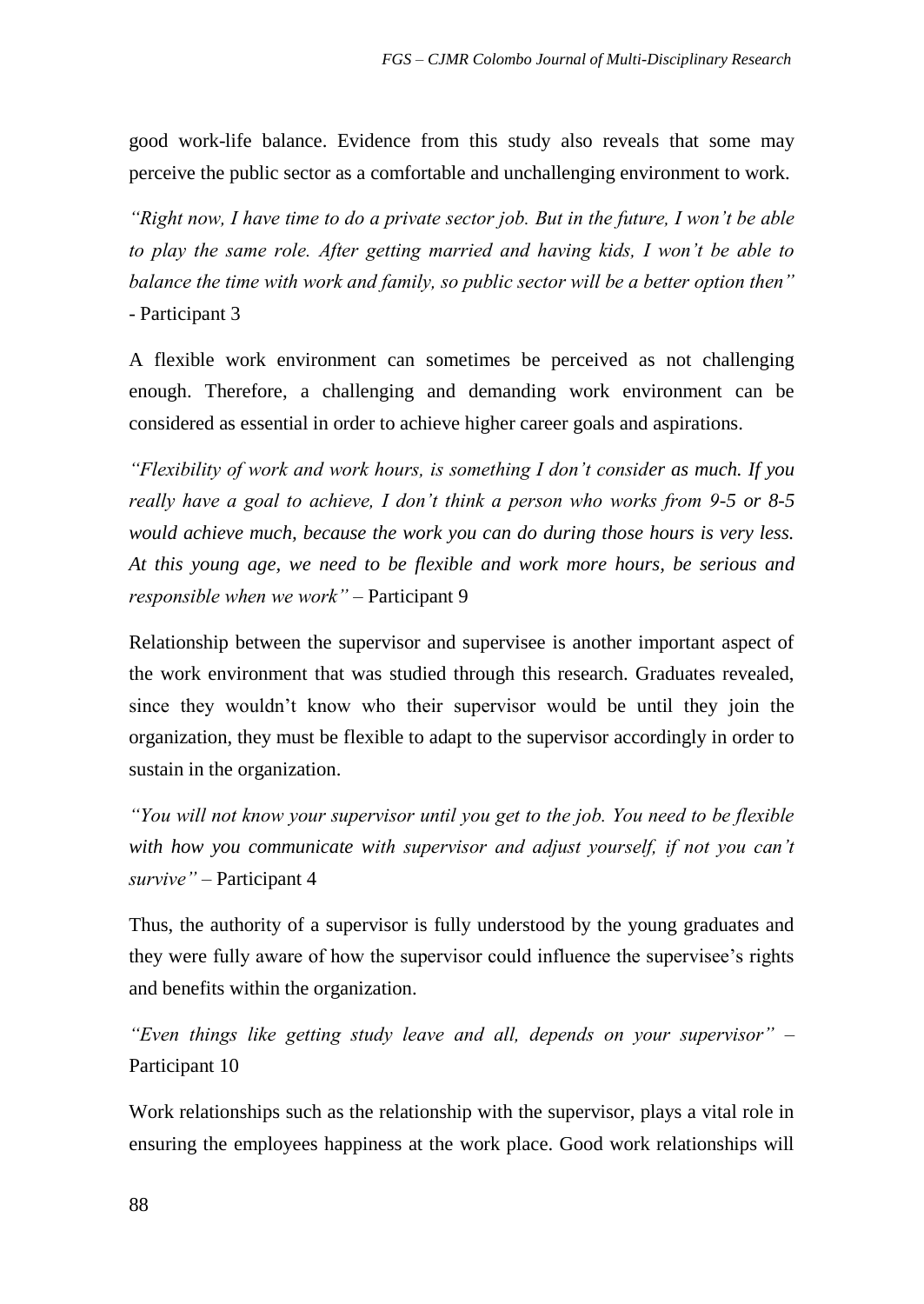thus increase happiness of working in the organization, which will enable the employee to perform more efficiently at work (Oswald et al., 2015). Therefore, it is evident that young graduates are aware of how a positive relationship with the supervisor would impact their career progression in the chosen sector of employment.

*"Relationship with the supervisor is very important because it totally decides the future of our career" -* Participant 9

Professionalism among work colleagues was considered important when determining the career because associating the right colleagues will enhance the job performance while the opposite would cause detrimental impacts on work efficiency and performance.

*"If we get to associate people with professionalism in the organization, there is a high chance that we succeed in the future also. It will stop us from associating people with negative ideas and people who gossip at work places"* – Participant 9

Hence, if the organization has colleagues who are unfocused, inattentive at work, it would negatively impact others working around such colleagues.

*"Professionalism is important to maintain a professional relationship with colleagues. If they are always chatting and everything during work hours, it becomes a disturbance to do our work. Therefore, professional work environment is very important"* (Participant 6).

The study focused on three main aspects of the organization's reputation: impact of brand reputation, impact of policy reputation such as human resource management policies and sexual harassment policies and finally, the impact of social media image of the organization on career perception of job seeking graduates. Importance of brand reputation on career decisions showed diverse opinions among the graduates. While some stated that brand reputation is a crucial factor they consider when applying for a job, some stated that a well-known brand would not necessarily be a good employer.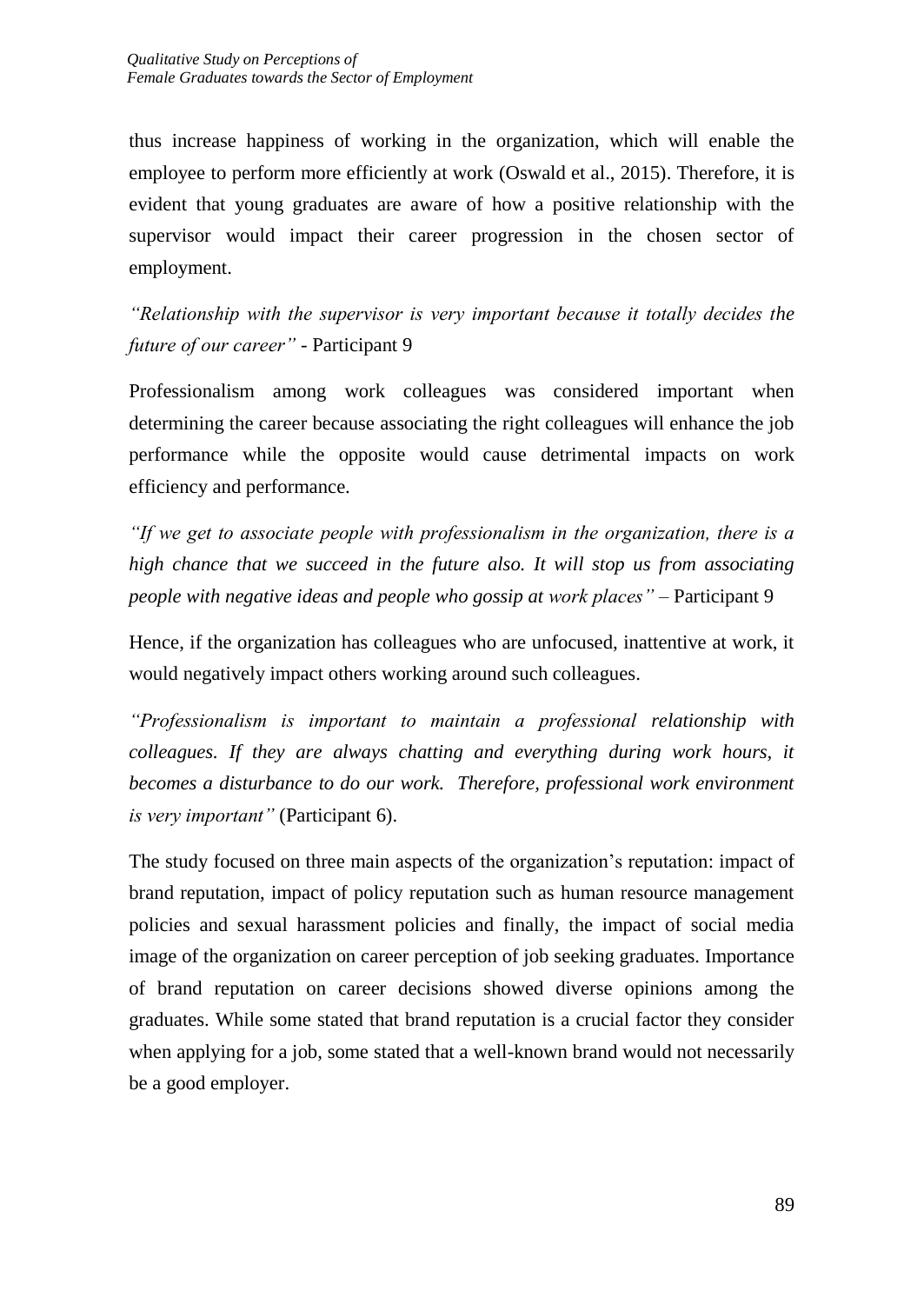*"No. I don't look at brand reputation. For freshers the brand reputation is not important.* I will give you an example, if you put yourself in a well-reputed *company, you will be placed in a particular section of the company and you will get exposure within that section only. But you might place yourself in a small company and you will have to do the entire thing. There is a big difference between the exposure. As a fresh graduate, reputation is not what you should look at, it should*  be the experience we are getting from the company. I don't look at the reputation at *all"* – Participant 6

The awareness about work environment in large versus small companies, wellknown versus not so well-known companies is important for new graduates when seeking for employment because the lack of comprehensive awareness may cause misconception that in turn may refrain graduates from exploring their career opportunities in both well-known and reputed companies and other companies equally. On the other hand, some may not perceive company reputation as an important part of one's career decisions.

*"I won't look into the brand reputation too much and I won't base my decision on what I see on social media"* – Participant 3

Participants revealed that working at a reputed organization is important for their self-image. Hence the job-seeking female graduates believed, a reputed company would add value to its employees' image and self-worth in the labour market.

*"When you go to a place and you're asked where you work, it impacts a lot when it's a reputed company. It will say a lot about yourself"* – Participant 2

However, it is important to note that different people perceive and define 'reputation' in different ways. Participant 9 stated what she meant by a reputed company.

*"It needn't be world famous, but the reputation is important because, the company we work in will actually represent us. If we go to a crowd and say we work at place X, they look at in a different way if it is a reputed company"* – Participant 9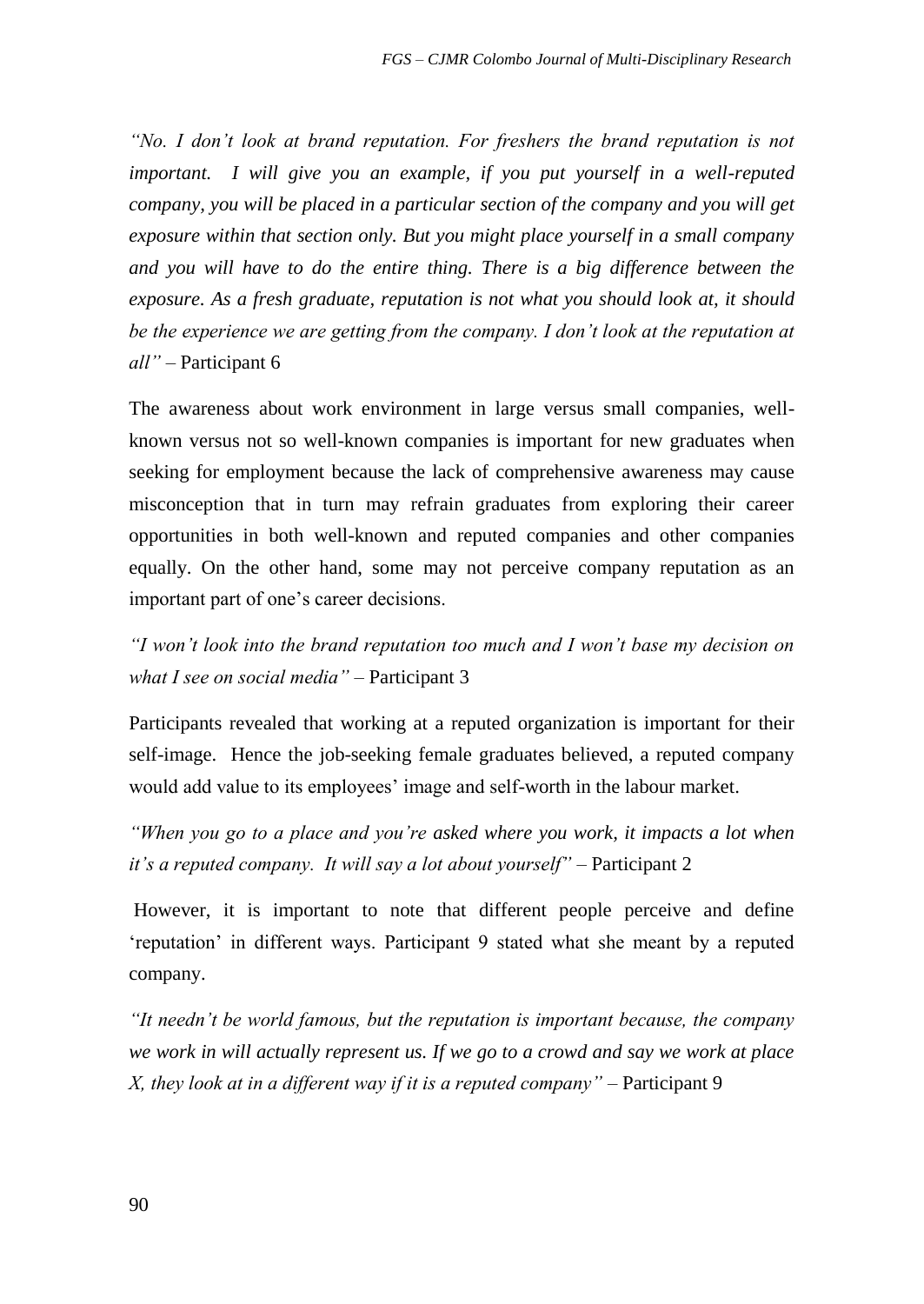Therefore, it is essential to note that, while some may perceive a reputed company to be world recognized, another may perceive a company's reputation to be determined upon how it treats the employees or the work environment they provide for its employees. Defining an organization's reputation is essential because, the importance of brand reputation, policy reputation and social media reputation may vary among individuals.

*"I understand that some organizations are less involved with modern day marketing tools like Facebook or Instagram, but that doesn't mean that all the organizations who are active on social media are well-reputed and credible companies"* – Participant 14

Literature review in the second chapter suggest that young job seekers' may change their career perceptions due to what they may experience on social media (Cho et al., 2013). However, this was not seen in this study because social media was not perceived as a credible source to rely on and gage the reputation of an organization.

*"I do pay attention to social media but I won't believe in everything that the social media says about a company. I understand that some organizations are less involved with modern day marketing tools like Facebook or Instagram, but that doesn't mean that all the organizations who are active on social media are wellreputed and credible companies"* – Participant 14

Family's perception - The study focused on two main aspects of family's perception of the sector of employment: influence by parents to change the sector and parents' sector of employment. Previous research suggests that parental influence played a significant role in a young woman's decision in choosing a career or organization to work in. Tahir et al (2013) found that female graduates may even refrain from working in the private sector, or not working at all because of how their parents perceive the private sector.

It was found that parents were supportive of the decision the graduates made despite the sector their parents chose to work.

*"Both parents worked in the public sector and retired. Mother works in the private sector after she retired. My parents are okay with me working in the private or*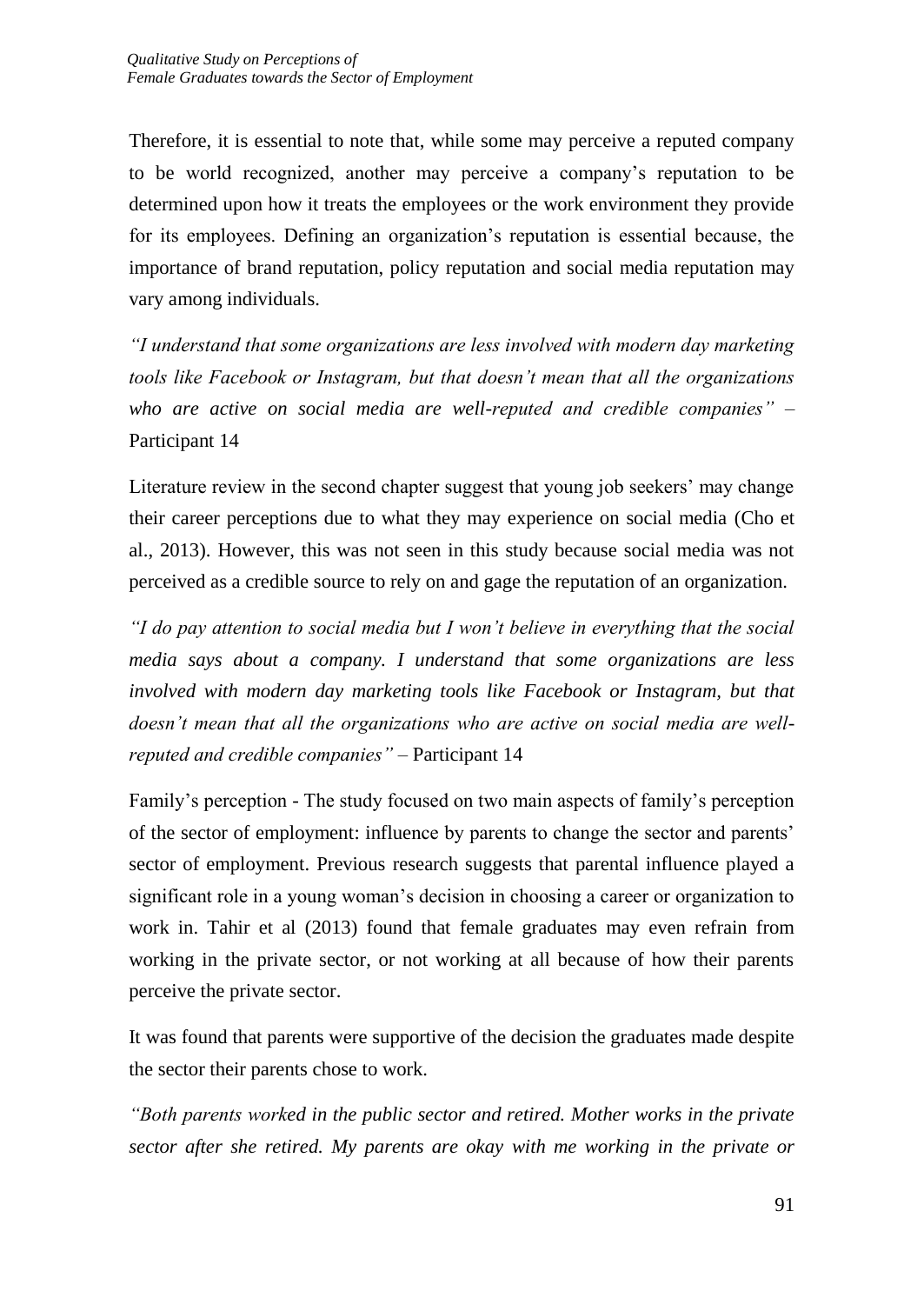*public sector but there are times when they talk about the good and advantages of working in the public sector. But I have enough arguments about advantages when working in the private sector"* – Participant 7

Hence, it is evident that parents might not necessarily agree with the decision taken by their daughters, yet they chose to support the personal choice made by the graduate. Participant 5 stated a justification why parents may support the daughter's decision irrespective of the parents' personal preference.

*"My Mother worked in the private sector and father in the government sector. Now the job market is really competitive and it is really hard to find a job, so if you are already having a job in the private sector, they won't force me to go to a government job. I don't think my parents will do that"* – Participant 5

Contradicting the popular South Asian belief that parents play a critical role in a girl's career decisions, this study found that parents respected the educated decisions made by their daughters.

*"They would look into and inquire about what kind of organization I will do my job,*  but they won't interfere with my decision. They respect the education I have gained *from university to make a good career choice"* – Participant 13

Therefore, it is evident that university educated females in Sri Lanka are not pressurized to make career choices in favor of their parents' perceptions. As stated by a participant, this could be the confidence parents' have on the education their daughters' education attainment.

Furthermore, participants were given the option to reveal their parents' sector of employment to find if parents would prefer if their daughters worked in the same sector. The evidence reveals that irrespective of which sector the parents were employed, they were flexible in understanding and respecting their daughter's career choices. Parents who worked in the public sector would be aware of the benefits in working in the public sector, hence passively influencing their daughter to choose the public sector to pursue her career.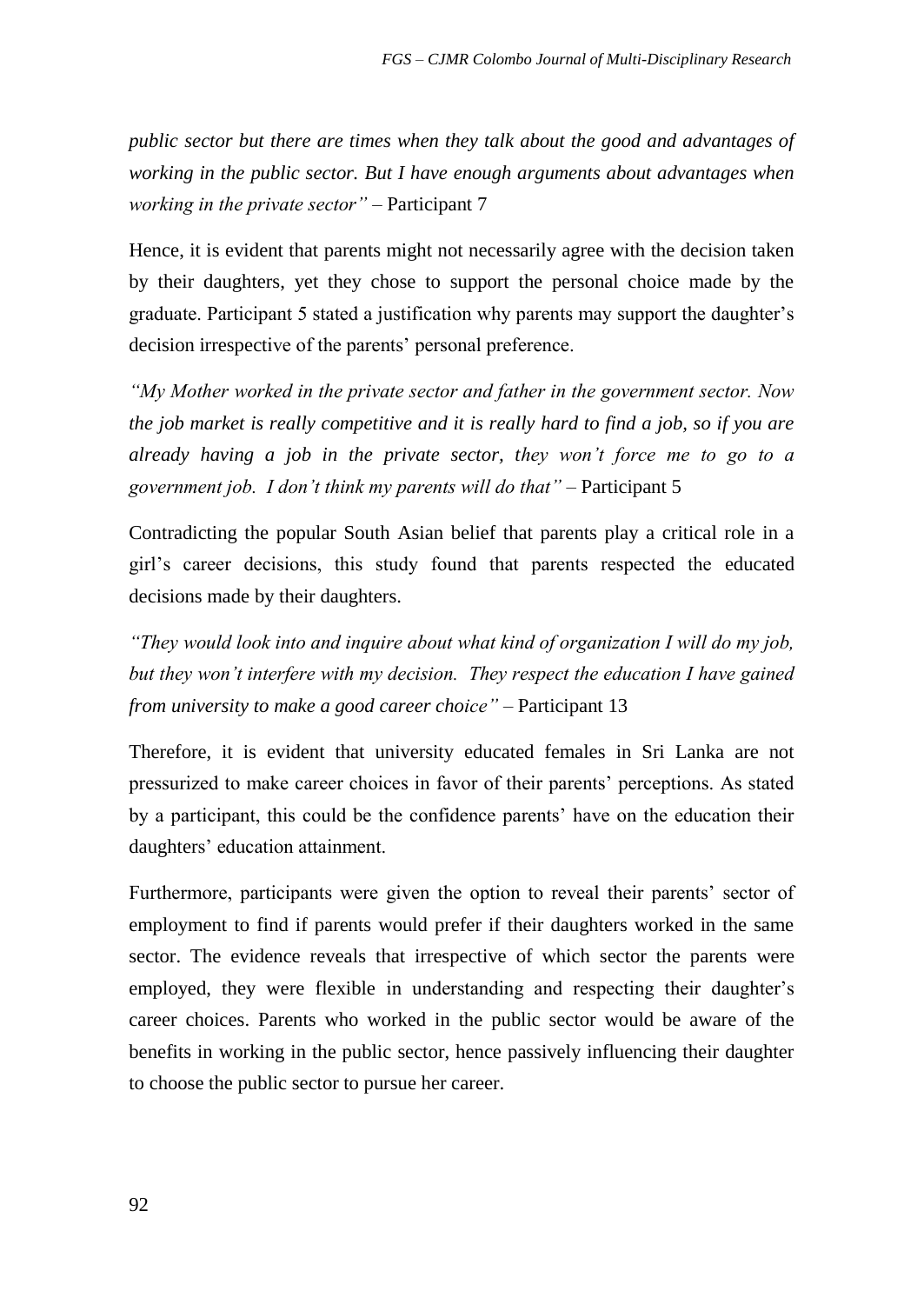*"My parents are okay with me working in the private or public sector but, there are times when they talk about the good and advantages of working in the public sector"* – Participant 8

Evidence did not indicate parents forcing their daughters to join a sector they did not like or influence to discontinue their career and remain unemployed as found in the literature review.

Apart from the five thematic areas used in this study; following factors were highlighted by participants as factors that influence their career decision to prefer working in the private sector and not the public sector.

University lecturers often discuss about career choices students make and choices students should make. Lecturers give their opinions about working in different sectors and different industries. Therefore, students tend to consider lecturer's opinions as more learned and mature than their own perceptions. This was evident in the study as graduates did mention how they've been influenced by what lecturers have told them about career choices.

*"I don't like to join the public sector because of all the rumors and what we've been told and taught by our parents, teachers and lecturers about the public sector. They say there's a good future in the private sector, but no career growth and promotions and increments in the public sector"* - Participant 2

This statement suggests that university lecturers too encourage students to join the private sector. Hence, it is evident that students could be influenced by lecturers' perceptions of a career.

The influence lecturers have on students is often a factor that is neglected, conveniently ignored and poorly researched in Sri Lanka. The opinion expressed by Participant 2 through this research reveals that lecturers do cause a significant impact on students' career perceptions especially because students have close interactions with lecturers during a semester. Thus, repetitive statements made by lecturers advocating for private sector employment and against public sector employment would adversely impact students' career perception in the public sector.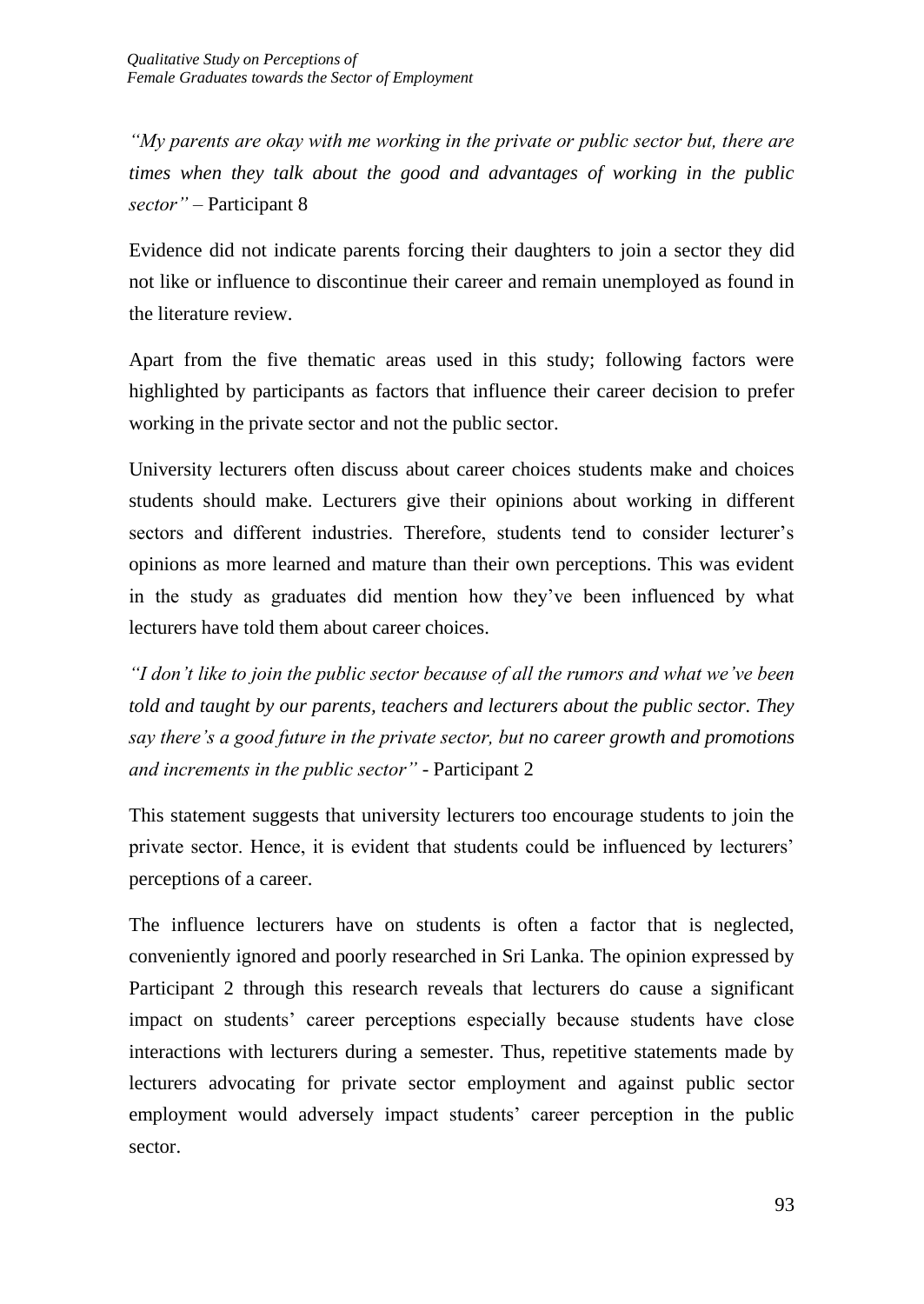Asymmetry of knowledge **-** *"I don't know enough about trainings provided by the public sector. I have no idea what kind of salary to expect from the public sector. I don't even know what their hierarchy is. I don't even know how to apply to the public sector. I actually don't know. It is easy to apply to the private sector through different websites and all but I have no idea how to even apply to the public sector"* - Participant 2

*"I'm not sure about how the salaries work in the government sector"* - Participant 4

The evidence above shows there is an asymmetry of information available among university graduates about career prospects in the private sector and career prospects in the public sector. Hence, the reason why graduates choose to join the private sector could be due to the lack of knowledge they possess about the public sector employment. Therefore, it is important that graduates are able to make informed career choices with sufficient knowledge about both sectors. Graduates may not have enough knowledge about job vacancies due to the lack of sources advertising public sector job opportunities. Hence, graduates would be more inclined to apply for job advertisements that are easily accessible rather than ones that are remotely found. Furthermore, the perception that public sector recruitments procedure is biased and flawed where as private sector recruitment procedure is transparent and just would also have an impact on which sector they apply for employment. Therefore, asymmetry of information is a factor that influences the career perception of female graduates in Sri Lanka.

Political influence **–** Political influence and party politics within the public sector has made the sector unattractive for young graduates to pursue a career for decades. As participants stated during the interviews, they prefer to remain politically unbiased in a professional environment. Therefore, being forced to perform political favors while at work and confining themselves to a position where political requests cannot be ignored were disliked and intended to be avoided when graduates decided not to pursue a career in the public sector. Hence, found the private sector more attractive because the graduates perceived the private sector to be apolitical and unbiased in terms of performing organization functions.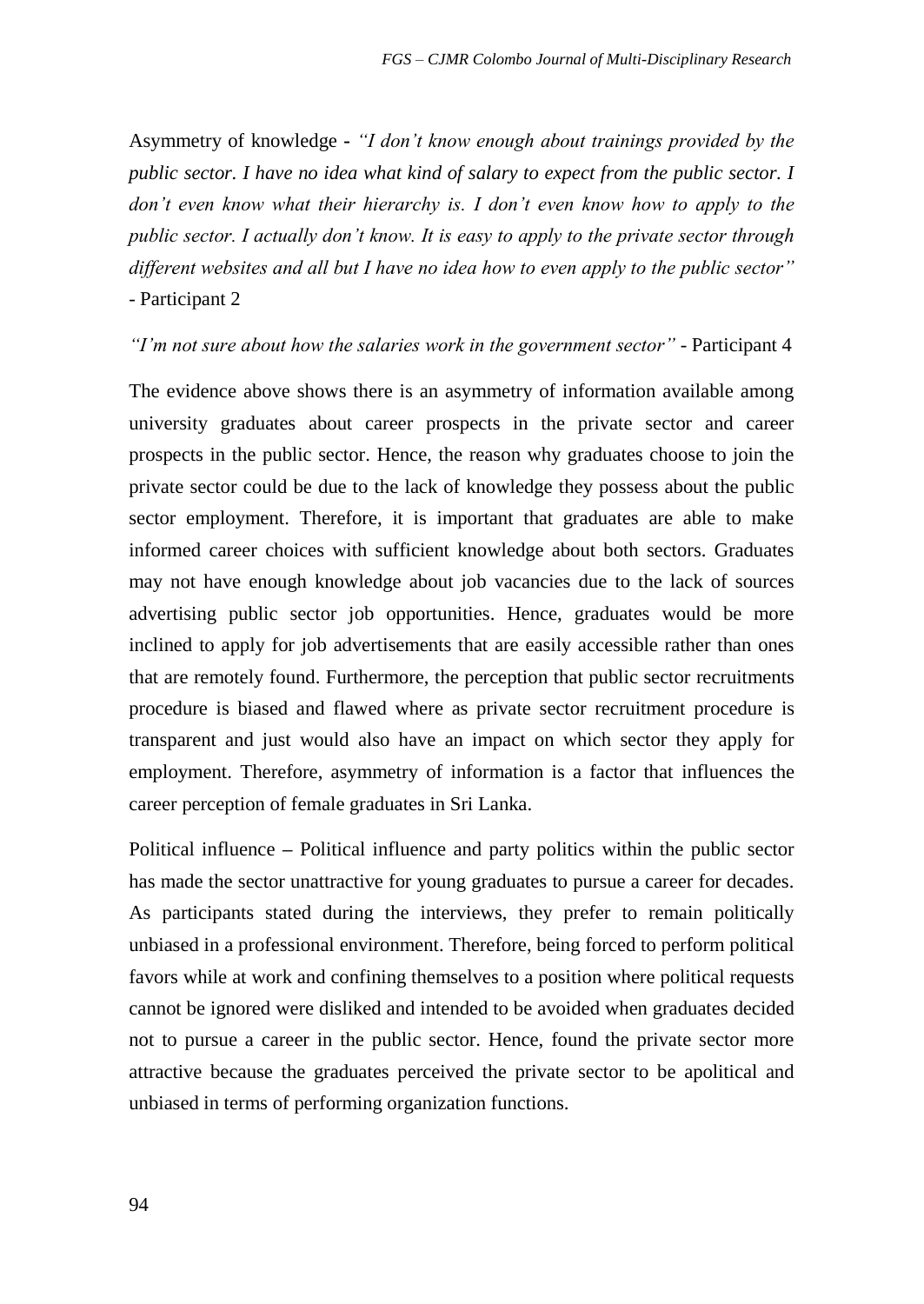*"Main reasons not to join the public sector are the inefficiency and political involvement the employees gain due to the corruption in the system"* - Participant 13

*"I'm not fond with the political involvements in the public sector. That's why I would join the private sector. Private sector is not politically involved like the public sector. When you go up the ladder there'll be a lot of political pressure. The main reason why I wouldn't choose the public sector is if I go up the ladder, at higher positions, you might not want to do certain things but you have to make the decisions because of the political pressure. That is the reason why I wouldn't join the public sector"* – Participant 1

Peer Perception – Peer perception is another factor that impacts the career perception of new graduates seeking for employment. Graduates may be concerned about how their peers may perceive if they work at a public institution versus a private institution. Hence, graduates may refrain from applying for public sector jobs due to the negative stigma associated with working at a public institution. Most often, the negative stigma relates to public sector workers being inefficient.

*"The public sector's use of technology is very less, they still use manual systems which are still used in the public sector, they are inefficient. Private sector is efficient and really target oriented"* - Participant 6

*"My friends might make fun of me if I say I work in the public sector, because public sector workers are considered lazy"* (Participant 2).

Key findings can be presented in nine thematic areas. First, graduates did not expect high salaries at the beginning of their careers because they were fully aware of their lack of experience and lack of demanding power for a higher salary. Yet they expect to be rewarded with salary increments and progression if they perform efficiently at the work place. Second, graduates found prospects of career growth to be a major influence to choose a career in the private sector over the public sector. Graduates found the private sector more attractive because of the training and development opportunities provided by the organization for career advancement of its employees. Third, the work environment played an important role in graduates' decision to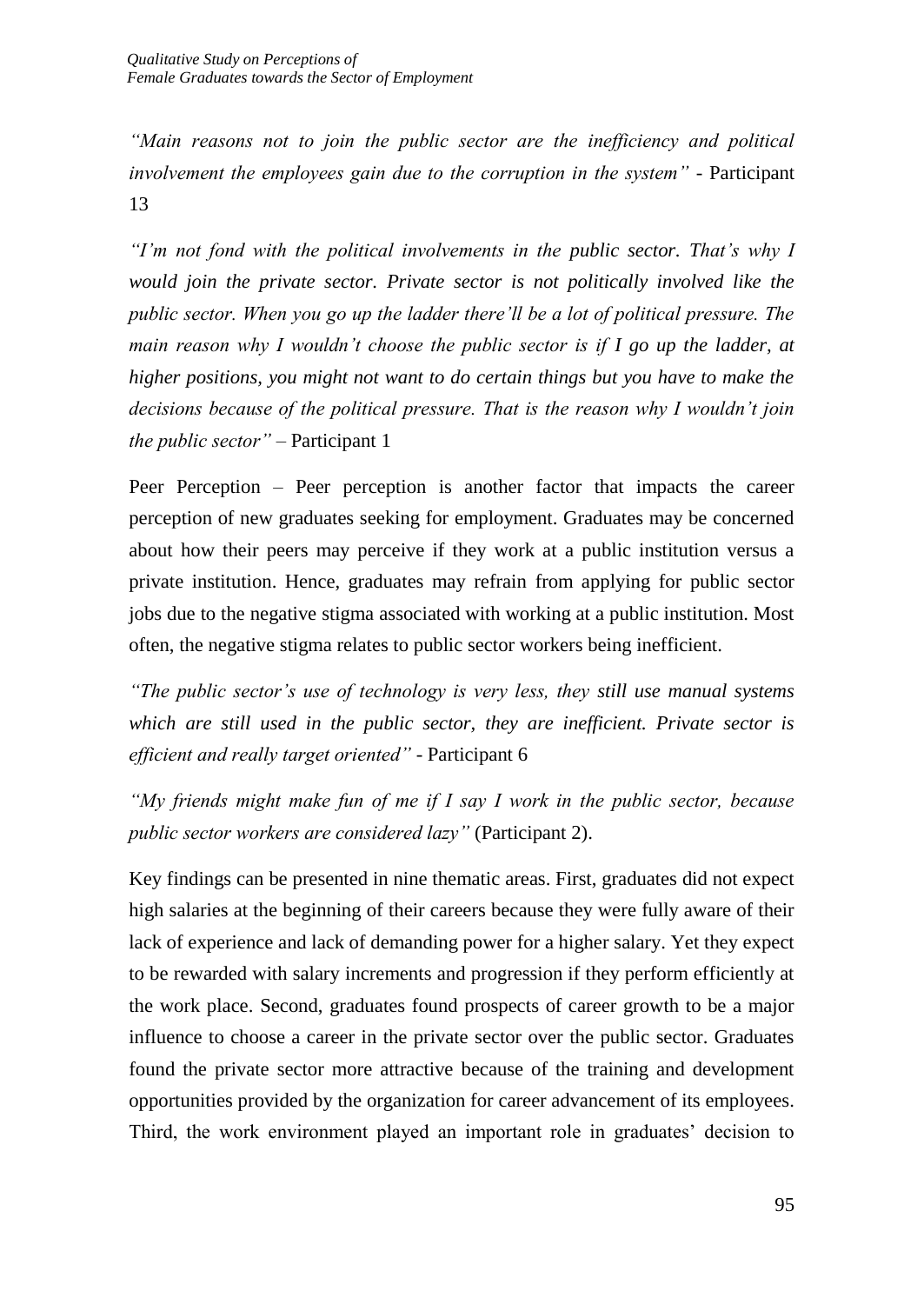choose the private sector because of the efficiency, updated and advanced use of technology and professionalism in the work environment.

Fourth factor is reputation of the organization. It was found that graduates had a mix of opinions about the reputation of the organization. While social media was not considered the most credible source to gage a company's reputation, graduates did claim to pay close attention on the company's brand reputation because they perceive the company's reputation would impact their personal reputation in the labour market as well. Fifth, graduates expressed that their families did not pressurize or influence them to seek jobs in a particular sector. Hence, the graduates were able to make their own independent decision on which sector to seek employment. Thus the evidence contradicted with the previous study done by Ibrahim (2013). This research revealed four other factors that will influence graduates' career choice of pursing employment in the private sector. They are: interactions with lecturers at the university and their perception of the private sector, asymmetry of information about public sector employment, political influences when applying for a job in the public sector and the negative perception peers have about working as a public sector employee.

The main limitation of this research is the inability to generalize the evidence to all female graduates in Sri Lanka. This is a qualitative study that provides descriptive evidence through subjective accounts. Therefore, the evidence cannot be generalized to all university graduates. The lack of statistical evidence also contributes towards the inability to generalize the findings across the nation. Furthermore, the sample was selected from three national universities in the Western province. Thus, once again the evidence cannot be assumed to repeat if the study was replicated in other national and private universities across the island.

Following are the five recommendations derived from this qualitative research. First, this qualitative research can be expanded to a quantitative study to gather evidence on factors influencing female graduates to pursue a career in the private sector. Second, the research evidence can be utilized by private sector companies to strategize and reconstruct their recruitment strategies. For example, companies can capitalize on the fact that graduates seeking a job at the beginning of their career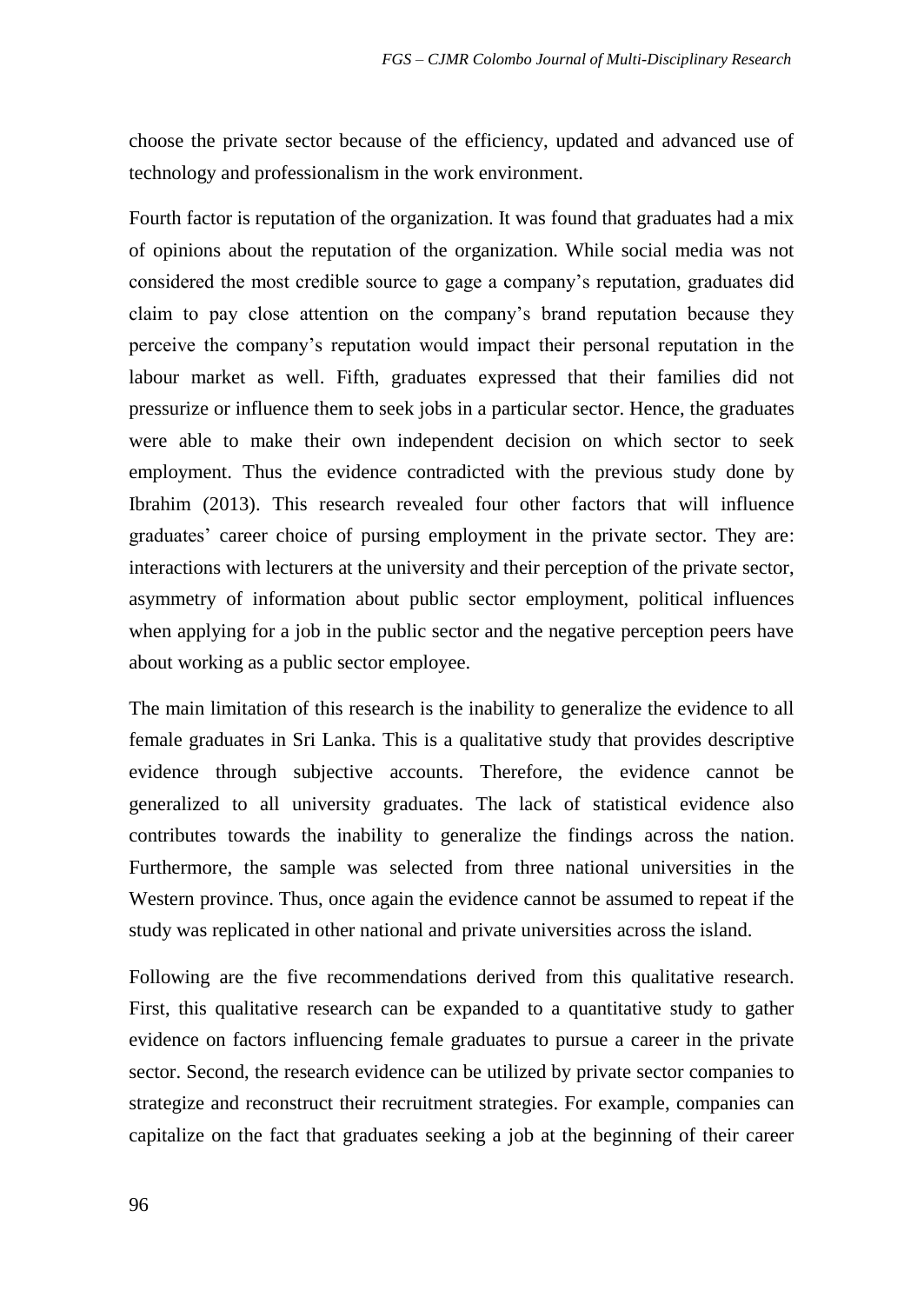would give higher priority to companies with better training and development opportunities. Third, universities can use this evidence to make their career guidance programs more holistic and inclusive of potential employers from both private and public sectors to bridge the gap in the asymmetry of information on public sector job opportunities and career prospects. For example, universities can initiate public sector entities like ministries and departments to conduct career awareness programs for students to familiarize prospective employees with the functions of each ministry or department in the public sector that relates to their field of study.

Fourth, this evidence on the lecturers' influence on students can be taken a step further by educating and training lecturers and academic staff on guiding students about career choices. This would enable lecturers to interact with students about career prospects with an unbiased expression of opinion, by stating facts and statistics on employment in the two sectors rather than enforcing emotional and personal judgments about the two sectors. Fifth and final recommendation is, this evidence can be used by policy makers to ensure perceptions of female graduates into consideration when strategizing higher education and labour policies for the future. It is vital to note that Sri Lanka has a higher female population in total, as well as higher enrolment of females in tertiary education. Hence, strategizing, developing and implementing evidence-based policies would enable more effective measures taken by policy makers to attract more women into employment, especially to the private sector.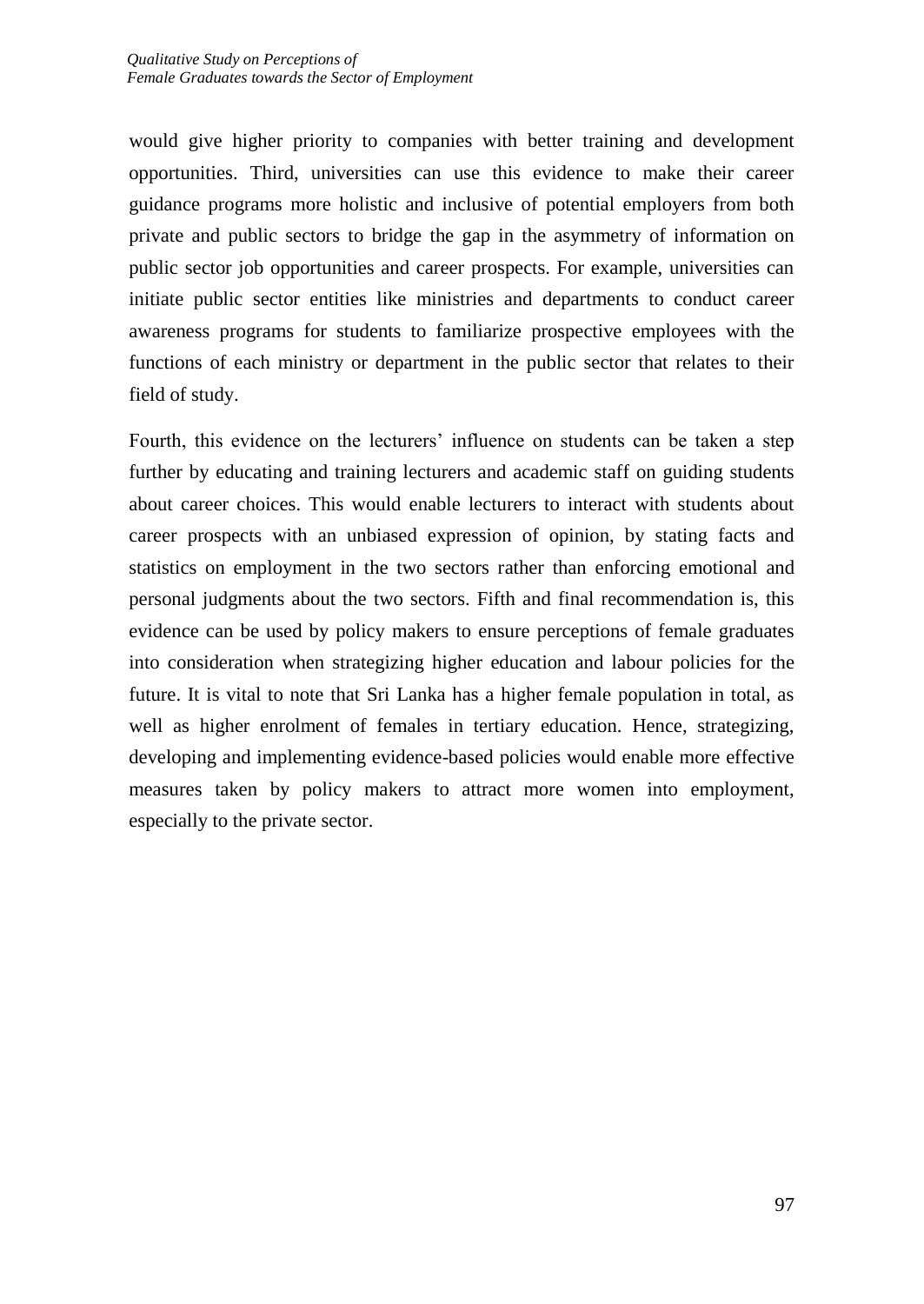## **References**

Ali, F. (2013). A multi-level perspective on equal employment opportunity for women in Pakistan. *Equality, Diversity and Inclusion: An International Journal*, *32*(3), 289–309.

Ariyawansa, R. G. (2008). Employability of Graduates of Sri Lankan Universities. *Sri Lankan Journal of Human Resource Management*, *2*(1), 91. https://doi.org/ 10.4038/sljhrm.v2i1.5107

Bryman, A., & Bell, E. (2011). *Business Research Methods*. Oxford University Press.

Chaudhry, I. S., & Jabeen, T. (2010). *Factors and constraints affecting labour force participation of postgraduate women: The Case Of Bahauddin Zakariya University Multan, Pakistan. Studia Universitatis Babes-Bolyai, Oeconomica*. *55(3)*(3), 18–41.

Cho, J., Park, D. J., & Ord, Z. (2013). Communication-Oriented Person– Organization Fit as a Key Factor of Job-Seeking Behaviors: Millennials' Social Media Use and Attitudes Toward Organizational Social Media Policies. *Cyberpsychology, Behavior, and Social Networking*, *16(11)*(11), 794–799.

Christofides, L. N., & Pashardes, P. (2002). Self/paid-employment, public/private sector selection, and wage differentials. *Labour Economics*, *9*(1), 737–762. https://doi.org/10.1016/S0927-5371(02)00103-3

Department of Census and Statistics. (2012). *Census of Population and Housing*. Department of Census and Statistics. http://www.statistics.gov.lk/Population/ StaticalInformation/CPH2011/CensusPopulationHousing2012-FinalReport

Department of Census and Statistics. (2019). *Sri Lanka Labour Force Survey Annual Report 2019*. Ministry of Finance. http://www.statistics.gov.lk/Resource/en/ LabourForce/Annual\_Reports/LFS2019.pdf

Department of Census and Statistics. (2020). *Sri Lanka Labour Force Survey Annual Report 2019*. Department of Census and Statistics. http://www.statistics. gov.lk/LabourForce/StaticalInformation/AnnualReports/2019

Gokuladas, V. K. (2010). Factors that influence first‐career choice of undergraduate engineers in software services companies. *Career Development International*, *15*(2), 144–165. https://doi.org/10.1108/13620431011040941.

Gomes, D. R., & Neves, J. (2010). Employer Branding Constrains Applicants' Job Seeking Behaviour? *Revista de Psicología Del Trabajo y de Las Organizaciones*, *26*(3), 223–234.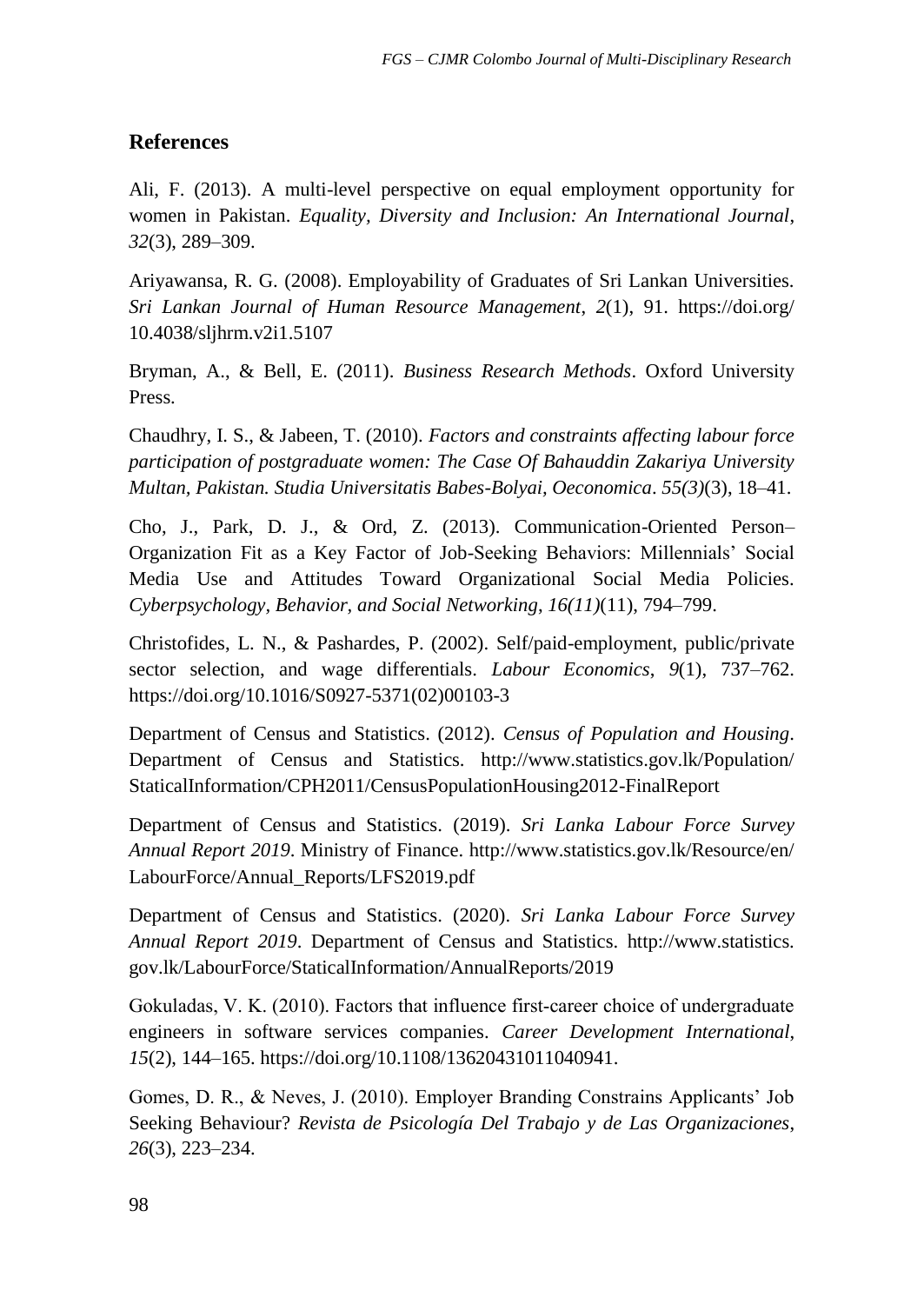Highhouse, S., Margaret, E. B.-L., Lin, L., & Spitzmueller, C. (2003). What Makes A Salary Seem Reasonable? Frequency Context Effects On Starting-Salary Expectations. *Journal of Occupational and Organizational Psychology*, *76*(1), 69– 81. https://doi.org/10.1348/096317903321208899

Ibrahim, M. A. (2013). The Determinants of Private Sector Demand for Employment in Egypt: 1990- 2007. *Advanced Management and Applied Economics*, *3*(1), 163–182.

Jagsi, R., DeCastro, R., Griffith, K. A., & Rangarajan, S. (2011). Similarities and Differences in the Career Trajectories of Male and Female Career Deveopment Award Recipients. *Academic Medicine*, *86*(11), 1415–1421. https://doi.org/10.1097/ ACM.0b013e3182305aa6

Jain, N., & Bhatt, P. (2015). Employment preferences of job applicants: Unfolding employer branding determinants. *Journal of Management Development*, 634–652.

Little, A. W., & Hettige, S. (2016). *Globalisation, Employment and Education in Sri Lanka*. Sarasavi Publishers.

Mandel, H., & Semyonov, M. (2005). Family Policies, Wage Structures, and Gender Gaps: Sources of Earnings Inequality in 20 Countries. *American Sociological Review*, *7*(6), 949–967.

McKeown, T., & Lindorff, M. (2011). The graduate job search process – a lesson in persistence rather than good career management? *Education and Training*, *53*(4), 310–320.

McLean, E. R., Smits, S. J., & Tanner, J. R. (1996). The importance of salary on job and career attitudes of information systems professionals. *Information & Management*, *30*(6), 291–299. https://doi.org/10.1016/s0378-7206(96)01059-2

Morgan, C., Isaac, J. D., & Sansone, C. (2001). The Role of Interest in Understanding the Career Choices of Female and Male College Students. *Sex Roles*, *44*(5), 295–320.

Ng, E. S., & Burke, R. J. (2006). The next generation at work—Business students' views, values and job search strategy: Implication for universities and employers. *Education and Training*, *48*(7), 478–492.

Oswald, A. J., Proto, E., & Sgroi, D. (2015). Happiness and productivity. *Journal of Labor Economics*. https://doi.org/10.1086/681096

Robson, K., & Wallance, J. E. (2001). Gendered Inequalities in Earnings: A Study of Canadian Lawyers. *Canadian Review of Sociology*, *38*, 75–95.